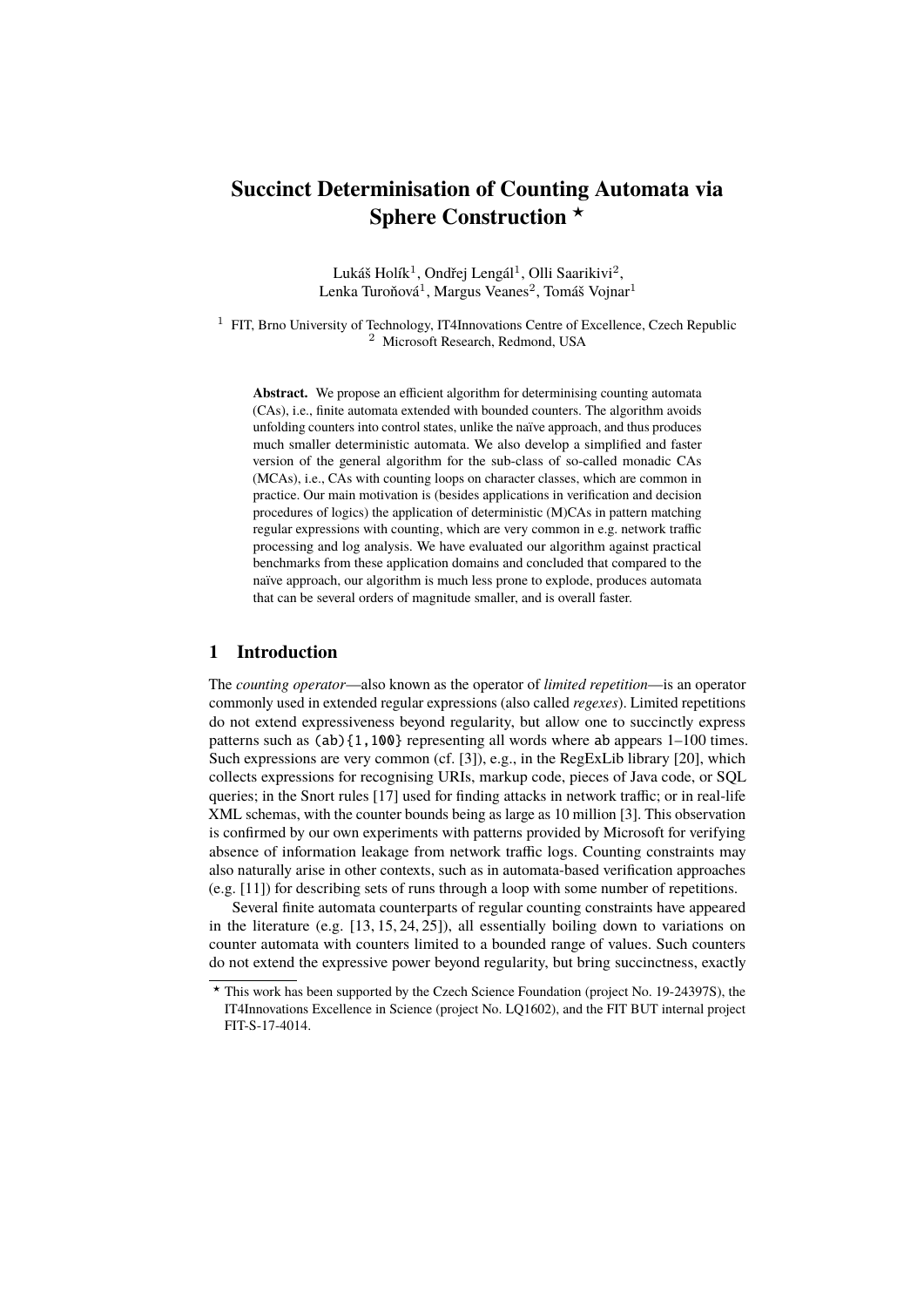as the counters in extended regular expressions. In this paper, we call these automata *counting automata* (CAs).

The main contribution of this paper is a novel *succinct determinisation* of CAs. Our main motivation is in *pattern matching*, where deterministic automata allow for algorithms running reliably in time linear to the length of the text. However, the naïve determinisation of CAs (and counting constraints in general)—which encodes counter values as parts of control states, leading to classical nondeterministic finite automata (NFAs), which are then determinised using the standard subset construction—can easily lead to state explosion, causing the approach to fail. See, e.g., the CA in Fig. 1, for which the minimal deterministic finite automaton (DFA) has  $2^{k+1}$  states with *k* being the upper bound of the counter. *Backtracking*-based algorithms, which can be used instead, are slower and unpredictable, may easily require a prohibitively large time, and are even prone to DoS attacks, cf. [19]. A viable alternative is *on-the-fly determinisation*, which determinises only the part of the given NFA through which the input word passes, as proposed already in [27]. However, the overhead during matching might be significant, and the construction can still explode on some words, much like the full determinisation, especially when large bounds on counters are used (which, in our experience, makes some regex matchers to give up already the translation to NFAs).

Our algorithm, which allows one to *succinctly* determinise CAs, is therefore a major step towards alleviating the above problems by making the determinisation-based algorithms applicable more widely. We note that this has been an open problem (whose importance was stressed, e.g., in [25]) that a number of other works, such as [13, 15], have attempted to solve, but they could only cope with very restricted fragments or alleviate the problem only partially, yielding solutions of limited practical applicability only.

Our algorithm is general and often produces small results. Moreover, we also propose a version specialised to counting restricted to repetition of single characters from some *character class*, called *monadic counting* here (e.g., [ab]{10} is monadic while (ab){10} is not). This class is of particular practical relevance since we discovered that most of the regular expressions with counters used in practice are of this form. Our specialised algorithm can produce deterministic CAs exponentially more succinct than the corresponding DFAs and its worst-case complexity is only polynomial in the maximum values of counters (in contrast to the exponential naïve construction).

We have implemented the monadic CA determinisation and evaluated it on real-life datasets of regular expressions with monadic counting. We found that our resulting CAs can be much smaller than minimal DFAs, are less prone to explode, and that our algorithm, though not optimised, is overall faster than the naïve determinisation that unfolds counters. We also confirmed that monadic regexes present an important subproblem, with over 95 % of regexes in the explored datasets being of this type.

*Running example.* To illustrate our algorithms, consider the regex  $\cdot$  \*a.{*k*} where  $k \in \mathbb{N}$ . It says that the  $(k + 1)$ -th letter from the end of the word must be a. The minimal DFA accepting the language has  $2^{k+1}$  states since it must remember in its control states the positions of all letters a that were seen during the last  $k + 1$  steps. For this,

$$
\begin{array}{ccc}\n\uparrow & c < k, c' = c + 1 \\
\uparrow & \downarrow & \downarrow & \downarrow & \downarrow \\
\uparrow & \rightarrow & \downarrow & \downarrow & \downarrow & \downarrow \\
\downarrow & \downarrow & \downarrow & \downarrow & \downarrow & \downarrow \\
\downarrow & \downarrow & \downarrow & \downarrow & \downarrow & \downarrow \\
k \in \mathbb{N}, I : s = q, F : s = r \land c = k, \text{ and } \Delta : q \{\tau, \tau\} \rightarrow q \lor q \text{ (1 = a, c' = 0)} \rightarrow r \lor \\
r \text{ (c < k, c' = c + 1)} \rightarrow r.\n\end{array}
$$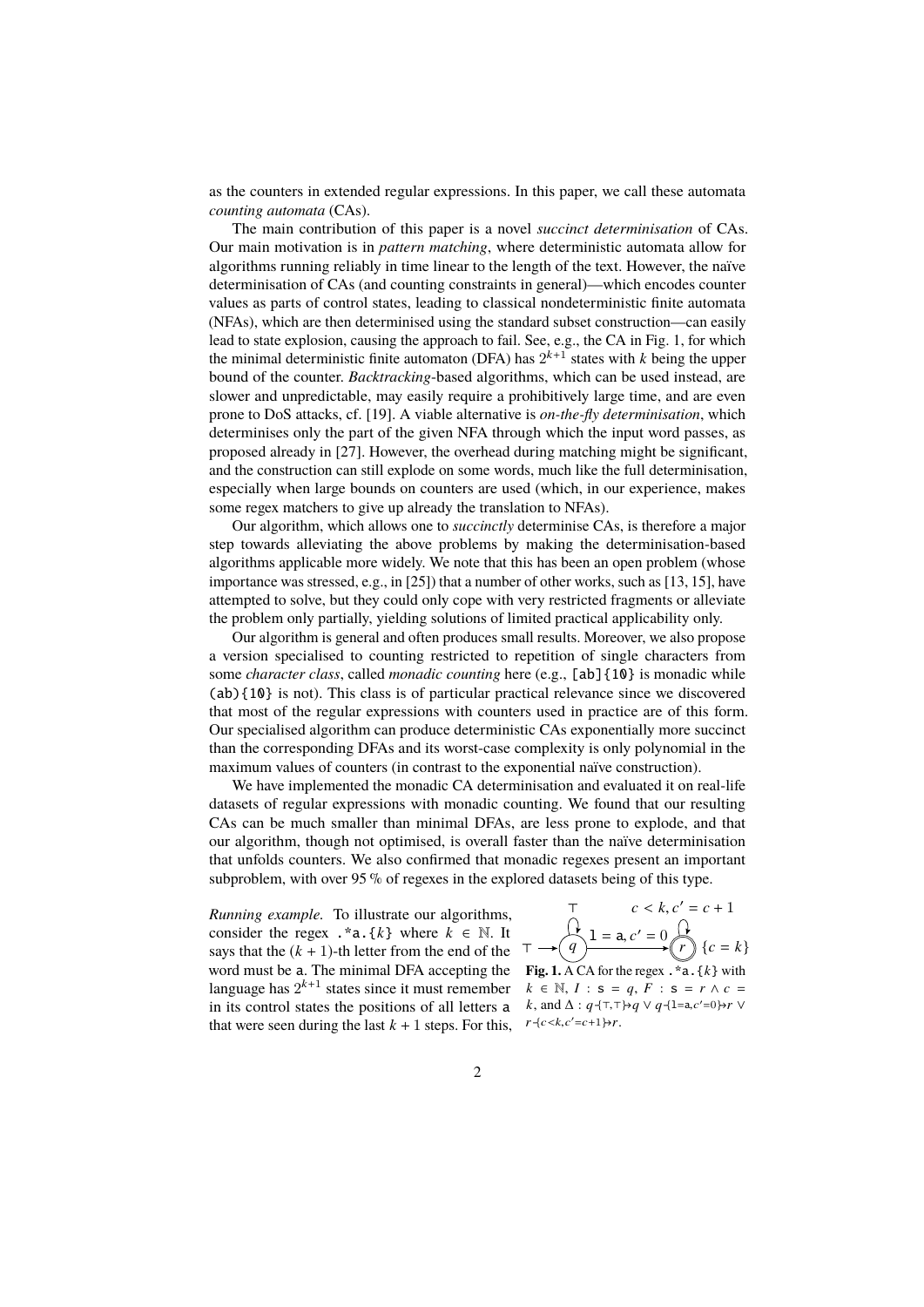$$
1 \neq a
$$
\n
$$
1 \neq a
$$
\n
$$
1 \neq a, p_0 < 1
$$
\n
$$
1 \neq a, p_1 = 1
$$
\n
$$
1 \neq a, p_1 < 1
$$
\n
$$
p'_0 = p_0 + 1
$$
\n
$$
p'_0 = p_0 + 1
$$
\n
$$
p'_0 = p_0 + 1
$$
\n
$$
p'_1 = p_0 + 1, p'_1 = p_1 + 1
$$
\n
$$
p'_0 = p_0 + 1, p'_1 = p_1 + 1
$$
\n
$$
p'_0 = 0
$$
\n
$$
p'_0 = 0
$$
\n
$$
p'_0 = 0
$$
\n
$$
p'_0 = 0
$$
\n
$$
p'_1 = p_0 + 1
$$
\n
$$
p'_0 = 0, p'_1 = p_0 + 1
$$
\n
$$
p'_0 = 0, p'_1 = p_0 + 1
$$
\n
$$
p'_0 = 0, p'_1 = p_0 + 1
$$

**Fig. 2.** The DCA generated from the CA of Fig. 1 for  $k = 1$  by our algorithm for determinisation of monadic CA (Section 4.2).

it needs a finite memory of  $k + 1$  bits, which has  $2^{k+1}$  reachable configurations. The regex corresponds to the nondeterministic CA of Fig. 1. In the transition labels, the predicates over the variable l constrain the input symbol, the predicates over *c* constrain the current value of the counter  $c$ , and the primed variant of  $c$ , i.e.,  $c'$ , stands for the value of *c* after taking the transition. The initial value of *c* is unrestricted, and the automaton accepts in the state  $r$  if the value of  $c$  equals  $k$ . Our monadic determinisation algorithm, presented in Section 4.2, then outputs the deterministic CA (DCA) of Fig. 2 (for  $k = 1$ ). Intuitively, it uses  $k + 1$  counters to remember how far back the last  $k + 1$  occurrences of *a* appeared. Depending on *k*, the resulting DCA has  $k + 2$  states,  $4(k + 1) + 1$  transitions, and  $k + 1$  counters. That is, its size is linear to  $k$  in contrast to the factor  $2^k$  in the size of the minimal DFA.  $\Box$ 

## **2 Counting Automata**

*Preliminaries.* We use  $\mathbb N$  to denote the set of natural numbers  $\{0, 1, 2, \ldots\}$ . Given a function  $f : A \rightarrow B$ , we refer to the elements of f using  $a \mapsto b$  (when  $f(a) = b$ ). For the rest of the paper, we consider a fixed finite *alphabet*  $\Sigma$  of *symbols*. A word over  $\Sigma$  is a finite sequence of symbols  $w = a_1 \cdots a_n \in \Sigma^*$ . We use  $\epsilon$  to denote the *empty word*.<br>Given a set of variables V and a set of constants O (disjoint with N), we define

Given a set of variables *V* and a set of constants  $Q$  (disjoint with  $\mathbb{N}$ ), we define a *Q*-formula over *V* to be a quantifier-free formula  $\varphi$  of Presburger arithmetic extended with constants from *Q* and  $\Sigma$ , i.e., a Boolean combination of (in-)equalities  $t_1 = t_2$  or  $t_1 \le t_2$  where  $t_1$  and  $t_2$  are constructed using  $+$ , N, and *V*, and predicates of the form  $x = a$ or  $x = q$  for  $x \in V$ ,  $a \in \Sigma$ , and  $q \in Q$ . An assignment *M* to free variables of  $\varphi$  is a *model* of  $\varphi$ , denoted as  $M \models \varphi$ , if it makes  $\varphi$  true. We use  $\text{sat}(\varphi)$  to denote that  $\varphi$  has a model.

Given a formula  $\varphi$  and a (partial) map  $\theta : terms(\varphi) \rightarrow S$ , where  $terms(\varphi)$  denotes the set of terms in  $\varphi$  and *S* is some set of terms,  $\varphi[\theta]$  denotes a *term substitution*, i.e., the formula  $\varphi$  with all occurrences of every term  $t \in dom(\theta)$  replaced by  $\theta(t)$ . As usual, replacing a larger term takes priority over replacing its subterms (we treat primed variables and parameters as atomic terms, hence  $(p' = 1)[\{p \mapsto q\}]$  is still  $p' = 1$ ). The *substitution formula*  $\varphi_{\theta}$  of  $\theta$  is defined as the conjunction of equalities  $\varphi_{\theta} = \bigwedge_{t \in dom(\theta)} (b(t) = t)$ . Finally, the set of *miniterms* of a limite set  $\Phi$  of predicates defined as the set of all satisfiable predicates of  $\{\bigwedge_{\phi \in \Phi'} \phi \land \bigwedge_{\phi \in \Phi \setminus \Phi'} \neg \phi \mid \Phi' \subseteq \Phi\}$ .  $\det^{\text{def}} \bigwedge_{t \in dom(\theta)} (\theta(t) = t)$ . Finally, the set of *minterms* of a finite set  $\Phi$  of predicates is need as the set of all satisfiable predicates of  $\{\wedge_{n \in \mathbb{N}}, \wedge_{n \in \mathbb{N}}, \neg \phi \mid \Phi' \subseteq \Phi\}$ 

*Labelled transition systems.* We will introduce our counting automata, such as that of Fig.1, as a specialisation of the more general model of labelled transition systems. This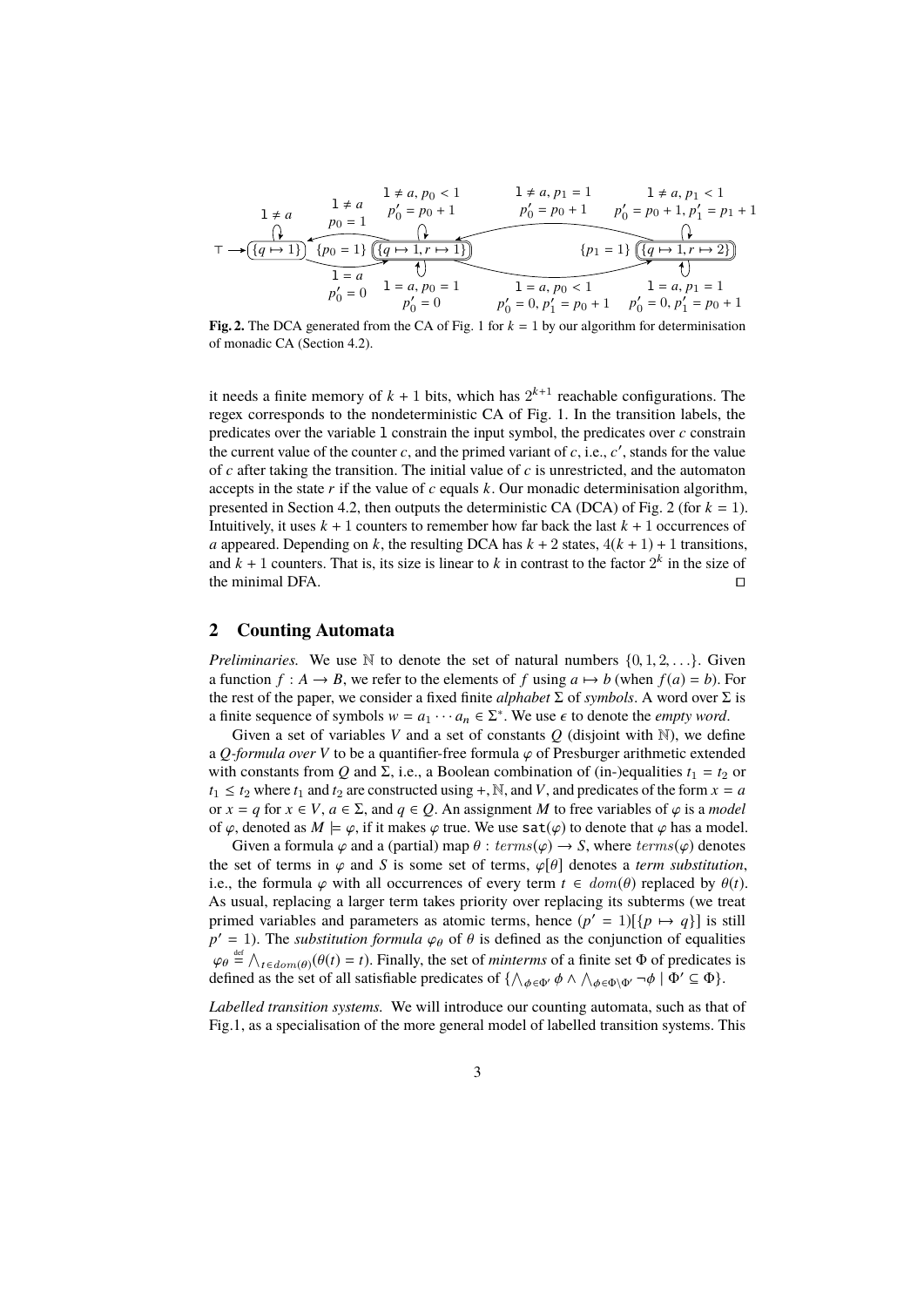perspective and related notation allows for a more abstract and concise formulation of our algorithms than the more standard approach, in which one would define counting automata in a more straightforward manner as an extension of the classical finite automata.

A *labelled transition system* (LTS) over  $\Sigma$  is a tuple  $T = (O, V, I, F, \Delta)$  where O is a finite set of *control states*, *V* is a finite set of *configuration variables*, *I* is the *initial Q*<sup>-formula over *V*, *F* is the *final Q*-formula over *V*, and  $\Delta$  is the *transition Q*-formula over</sup> *V* ∪  $V'$  ∪ {1} with  $V' = \{x' \mid x \in V\}$ ,  $V \cap V' = \emptyset$ , and  $1 \notin V$ . We call 1 the *letter/symbol variable* and allow it as the only term that can occur within a predicate  $1 = a$  for  $a \in \Sigma$ , called an *atomic symbol guard*.3 Moreover, l is also not allowed to occur in any other predicates in  $\Delta$ . A *configuration* is an assignment  $\alpha : V \to \mathbb{N} \cup Q$  that maps every configuration variable to a number from N or a state from *Q*. Let C be the set of all configurations. The transition formula  $\Delta$  encodes the transition relation  $\llbracket \Delta \rrbracket \subseteq C \times \Sigma \times C$ such that  $(\alpha, a, \alpha') \in [\![\Delta]\!]$  iff  $\alpha \cup \{x' \mapsto k \mid \alpha'(x) = k\} \cup \{1 \mapsto a\} \models \Delta$ . We use  $|\Delta|$  to denote the size of  $[\![\Delta]\!]$  For a word  $w \in \Sigma^*$  we define inductively that a configuration  $\alpha'$ denote the size of  $[\Delta]$ . For a word  $w \in \Sigma^*$ , we define inductively that a configuration  $\alpha'$ is a w-successor of  $\alpha$ , written  $\alpha \xrightarrow{w} \alpha'$ , such that  $\alpha \xrightarrow{\epsilon} \alpha$  for all  $\alpha \in C$ , and  $\alpha \xrightarrow{av} \alpha'$  iff  $\alpha \models I$  or  $\alpha \models F$ , respectively. The *outcome* of *T* on a word w is the set  $out_T(w)$  of all w-successors of the initial configurations, and w is accepted by *T* if  $out_T(w)$  contains a  $\stackrel{a}{\rightarrow} \bar{\alpha} \stackrel{v}{\rightarrow} \alpha'$  for some  $\bar{\alpha} \in C$ ,  $a \in \Sigma$ , and  $v \in \Sigma^*$ . A configuration  $\alpha$  is *initial* or *final* if  $\vdash I$  or  $\alpha \vdash F$  respectively. The *outcome* of T on a word w is the set *outr* (w) of all w-successors of the initial configurations, and w is accepted by *T* if  $out_T(w)$  contains a final configuration. The *language*  $\mathcal{L}(T)$  of *T* is the set of all words that *T* accepts.

*Counting automata.* A *counting variable (counter)* is a configuration variable *c* whose value ranges over N and which can appear (within ∆, *I*, and *F*) only in *atomic counter guards* of the form  $c \leq k$ ,  $c \geq k$ , (using  $\lt$ ,  $\lt$ ,  $\gt$  as syntactic sugar) or *term equality tests*  $t_1 = t_2$ , and in *atomic counter assignments*  $c' = t$  with  $t, t_1, t_2$  being *arithmetic terms*<br>of the form  $d + k$  or  $k$  with  $k \in \mathbb{N}$  and  $d$  being a counter. A *control state variable* is of the form  $d + k$  or  $k$  with  $k \in \mathbb{N}$  and  $d$  being a counter. A *control state variable* is a variable s whose value ranges over states *Q* and appears only in *atomic state guards*  $s = q$  and *atomic state assignments*  $s' = q$  for  $q \in Q$ . A Boolean combination of atomic guards (counter, state, or symbol) is a *guard formula* and a Boolean combination of atomic assignments is an *assignment formula*.

A *(nondeterministic) counting automaton (CA)* is a tuple  $A = (Q, C, I, F, \Delta)$  such that  $(O, V, I, F, \Delta)$  is an LTS with the following properties: (1) The set of configuration variables  $V = C \cup \{s\}$  consists of a set of counters *C* and a single control state variable s s.t. s  $\notin$  *C*. (2) The transition formula ∆ is a disjunction of *transitions*, which are conjunctions of the form  $s = q \land g \land f \land s' = r$ , denoted by  $q$ −{g,f}→r, where  $q, r \in Q$ , g is<br>the transition's *quard formula* over  $V \cup \{1\}$  and f is the transition's *counter assignment* the transition's *guard formula* over  $V \cup \{1\}$ , and f is the transition's *counter assignment formula*, a conjunction of atomic assignments to counters, in which every counter is assigned at most once. (3) There is a constant  $max_A \in \mathbb{N}$  such that no counter can ever grow above that value, i.e.,  $\forall c \in C$   $\forall w \in \Sigma^* \forall \alpha \in out_T(w) : \alpha \models c \leq max_A$ .<br>The lest condition in the definition of  $C \Delta s$  is semantic and can be as

The last condition in the definition of CAs is semantic and can be achieved in different ways in practice. For instance, regular expressions can be compiled to CAs where assignment terms are of the form  $c + 1$ , 0, or  $c$  only, and every appearance of *c* + 1 is paired with a guard containing a constraint *c* ≤ *k* for some  $k \in \mathbb{N}$ . In this case,  $max_A = K + 1$  where *K* is the maximum constant used in the guards of the form  $c \le k$ .

<sup>&</sup>lt;sup>3</sup> To handle large or infinite sets of symbols symbolically, the predicates  $1 = a$  may be generalised to predicates from an arbitrary effective Boolean algebra, as in [6].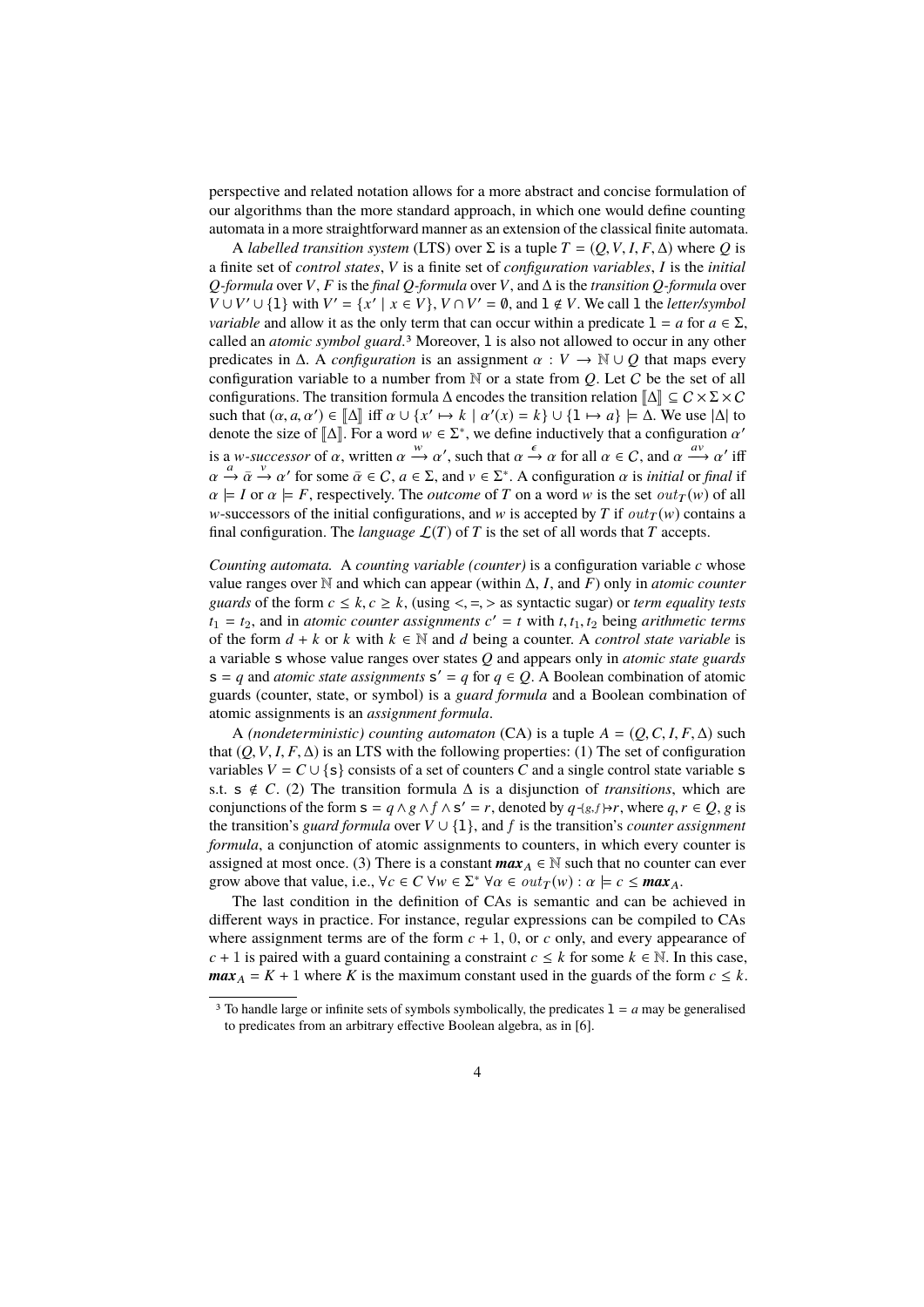We will often consider the initial and final formulae of CAs given as a disjunction  $\bigvee_{q \in Q} (s = q \land \varphi_q)$  where  $\varphi_q$  is a formula over counter guards, in which case we write *I*(*q*) or *F*(*q*) to denote the disjunct  $\varphi_q$  of the initial or final formula, respectively. An example of a CA is given in Fig. 1.

A *deterministic counting automaton* (DCA) is a CA *A* where *I* has at most one model and, for every symbol  $a \in \Sigma$ , every reachable configuration  $\alpha$  has at most one *a*-successor (equivalently, the outcome of every word in *A* is either a singleton or the empty set). Finally, in the special case when  $C = \emptyset$ , the CA is a (classical) nondeterministic *finite automaton* (NFA), or a deterministic finite automaton (DFA) if it is deterministic.

## **3 Determinisation of Counting Automata**

In this section, we discuss an algorithm for determinising CAs. A naïve determinisation converts a given CA *A* into an NFA by hard-wiring counter configurations as a part of control states, followed by the classical subset construction to determinise the obtained NFA (the NFA is finite due to the bounds on the maximum values of counters). The state space of the obtained DFA then consists of all reachable outcomes of *A*. By determinising *A* in this way, the succinctness of using counters is lost, and the size of the DFA can explode exponentially not only in the number of control states of *A* but also in the number of reachable counter valuations, which makes the construction impractical. Instead, our construction will retain counters (though their number may grow) and represent possible word outcomes as configurations of the resulting DCA.

*Spheres.* In particular, the outcome of a word  $w \in \Sigma^*$  in a CA  $A = (Q, C, I, F, \Delta)$  can be represented as a formula  $\omega$  over equalities of the form  $c = k$  and  $s = a$  where  $a \in \Omega$ represented as a formula  $\varphi$  over equalities of the form  $c = k$  and  $s = q$  where  $q \in Q$ ,  $c \in C$ ,  $k \in \mathbb{N}$ . Intuitively, disjunctions can be used to obtain a single formula for the possibly many configurations reachable in *A* over w. For example, the outcome of the word aab in Fig. 1 is  $\varphi$ :  $s = q \vee (s = r \wedge (c = 1 \vee c = 2))$ . Generally, the outcome of aab<sup>*i*</sup>, for  $0 \le i < k$ , assuming  $k > 2$ , is  $\varphi_i : s = q \vee (s = r \wedge (c = i \vee c = i + 1))$ .<br>A crucial notion for our construction is then the notion of sphere. A sph

A crucial notion for our construction is then the notion of *sphere*. A sphere ψ arises from an outcome  $\varphi$  by replacing the constants from N by parameters drawn from a countable set  $P$  (disjoint from  $\mathbb{N}, V, Q$ , and  $\{1, s\}$ ). In the example above, the sphere obtained from the  $\varphi$  is  $\psi$  :  $s = q \vee (s = r \wedge (c = p_0 \vee c = p_1))$ , and the same sphere arises from all outcomes  $\varphi_i$  with  $0 \le i \le k$ .

Spheres will play the role of the control states of the resulting DCA. The idea of the construction is that the outcome of every word  $w$  in a DCA  $A^d$  will contain a single configuration ( $A^d$  is deterministic) consisting of a sphere  $\psi$  as the control state and<br>a valuation of its parameters  $n : \mathcal{P} \to \mathbb{N}$ . The construction will ensure that  $\psi[n]$  models a valuation of its parameters  $\eta : \mathcal{P} \to \mathbb{N}$ . The construction will ensure that  $\psi[\eta]$  models the outcome  $out_A(w)$  of w in *A*. In our example, the outcome of aab in  $A^d$  would contain the single configuration  $\{s \mapsto \psi, p_0 \mapsto 1, p_1 \mapsto 2\}$ , and the outcome of each  $\varphi_i$ , for  $0 \le i \le k$  would contain the single configuration  $\{s \mapsto \psi, p_0 \mapsto i, p_1 \mapsto i+1\}$ . The  $0 \le i \le k$ , would contain the single configuration  $\{s \mapsto \psi, p_0 \mapsto i, p_1 \mapsto i + 1\}$ . The example shows the advantage of our construction. Every outcome  $\varphi_i$  would be a control state of the naïvely determinised automaton, with a *b*-transition from each  $\varphi_j$  to  $\varphi_{j+1}$ , for  $0 \le i \le k-1$ . In contrast to that all these states and transitions will be in  $A^d$  replaced  $0 \leq j \leq k - 1$ . In contrast to that, all these states and transitions will be in  $A^d$  replaced<br>by a single control state  $\psi$  with a single *h*-labelled self-loop that increments both *n*<sub>0</sub> by a single control state  $\psi$  with a single *b*-labelled self-loop that increments both  $p_0$ and  $p_1$ . This structure can be seen in Fig. 2 (states are spheres, labelled by their multiset representation introduced in Section 4.2).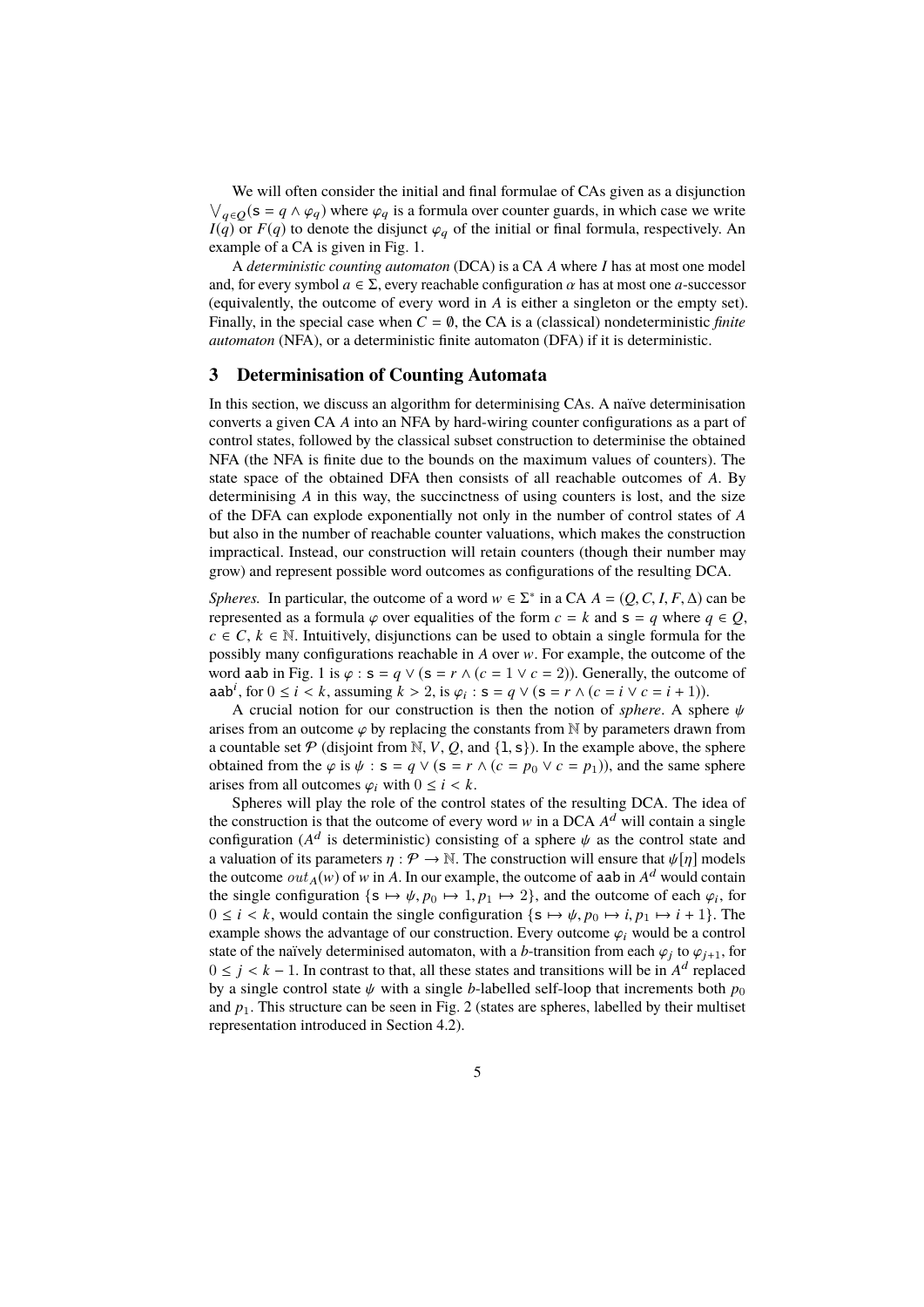#### **3.1 Determinisation by Sphere Construction**

We now provide a basic version of our sphere-based determinisation, which can also be viewed as an algorithm that constructs parametric versions of the subsets used in subset-based determinisation. For this basic algorithm, termination is not guaranteed, but it serves as a basis on which we will subsequently build a terminating algorithm. Let us first introduce some needed additional notation.

Given a formula  $\varphi$ , we denote by  $at(\varphi)$  and by  $num(\varphi)$  the sets of assignment terms and numerical constants, respectively, appearing in  $\varphi$ . We will use the set  $\mathcal{P}' = \{p' \mid p \in \mathcal{P}\}\$ and the substitution  $\theta_{unprime} = \{p' \mapsto p \mid p \in \mathcal{P}\}\)$ . We say that a formula over variables  $V \cup V' \cup \{1\} \cup \mathcal{P}$  is *factorised wet quards* if it is a disjunction  $\setminus \setminus^n$  (*a*)  $\land$  (*a*) of factors *V* ∪ *V'* ∪ {1} ∪ *P* is *factorised wrt guards* if it is a disjunction  $\bigvee_{i=1}^{n} (g_i) \wedge (u_i)$  of factors, each consisting of a guard  $g_i$  over  $V \cup \{1\} \cup P$  and an update formula  $u_i$  over atomic assignments such that the guards of any two different factors are mutually exclusive, i.e.,  $g_i \wedge g_j$  is unsatisfiable for any  $1 \le i \ne j \le n$ .<sup>4</sup> For a set of variables *U*, we denote by  $\exists U : \varphi$  a formula obtained by eliminating all variables in U from  $\varphi$  (i.e., a quantifier-free formula equivalent to  $\exists U : \varphi$ ).<sup>5</sup>

*The algorithm.* The core of our determinisation algorithm is the sphere construction described in Algorithm 1. It builds a DCA  $A^d = (Q^d, P, I^d, F^d, \Delta^d)$  whose control<br>states  $Q^d$  are spheres. Its counters are parameters from the set *P* that is built during the states  $Q^d$  are spheres. Its counters are parameters from the set *P* that is built during the run of the algorithm. The initial formula  $I^d$  defined on line 3 assigns to s the initial control state  $\psi_I$  (obtained on line 2), which is a parametric version of *I* with integer constants replaced by parameters according to the renaming  $\theta_{const}$ . Moreover,  $I^d$  also equates the parameters in  $\mathcal{U}_L$  with the constants they are replacing in  $I$ . Hence, the equates the parameters in  $\psi_I$  with the constants they are replacing in *I*. Hence, the formula  $\psi_I[\theta_{const}^{-1}]$  models exactly the initial configurations of *A*.

*Example 1.* In the running example (Fig. 1), whenever referring to some variable that is assigned multiple times during the run of the algorithm, we use superscripts to distinguish the different assignments during the run. On lines 1–4, the initial sphere  $\psi_I$  is assigned<br>the formula  $\mathbf{s} = a$  and the initial formula  $I^d$  is set to  $\mathbf{s} = \psi_I$ , which specifies that  $\psi_I$  is the formula  $s = q$ , and the initial formula  $I^d$  is set to  $s = \psi_I$ , which specifies that  $\psi_I$  is indeed the initial control state only (*I* does not constrain counters hence  $I^d$  does not talk indeed the initial control state only ( $I$  does not constrain counters, hence  $I^d$  does not talk about parameters).

The remaining states of  $Q<sup>d</sup>$  and transitions of  $\Delta<sup>d</sup>$  are computed by a worklist algorithm on line 5 with the worklist initialised with  $\psi_I$ . Every iteration computes<br>the outgoing transitions of a control state  $\psi \in Worklist$  as follows: On line 7, after the outgoing transitions of a control state  $\psi \in Worklist$  as follows: On line 7, after

<sup>4</sup> A Boolean combination of atomic guards and updates can be factorised through (1) a transformation to DNF, yielding a set of clauses *X*; (2) writing each clause  $\varphi \in X$  as a conjunction of a guard formula  $g_{\varphi}$  and an assignment formula  $f_{\varphi}$ ; (3) computing minterms of the set  ${g_{\varphi} \mid \varphi \in X}$ ; (4) creating one factor  $(g) \wedge (f)$  from every minterm g where f is the disjunction of all the assignment formulae  $f_{\varphi}$  with  $\varphi \in X$  compatible with g (i.e., such that  $g \wedge f_{\varphi}$  is satisfiable).

<sup>&</sup>lt;sup>5</sup> We note that we only need to use a specialised, simple, and cheap quantifier elimination. In particular, we only need to eliminate counter variables *c* from formulae such that, in clauses of their DNF,  $c$  always appears together with a predicate  $c = p$  where  $p$  is a parameter. Eliminating *c* from such a DNF clause is then done by simply substituting occurrences of *c* by *p*. We do not need complex algorithms such as the general quantifier elimination for Presburger arithmetic.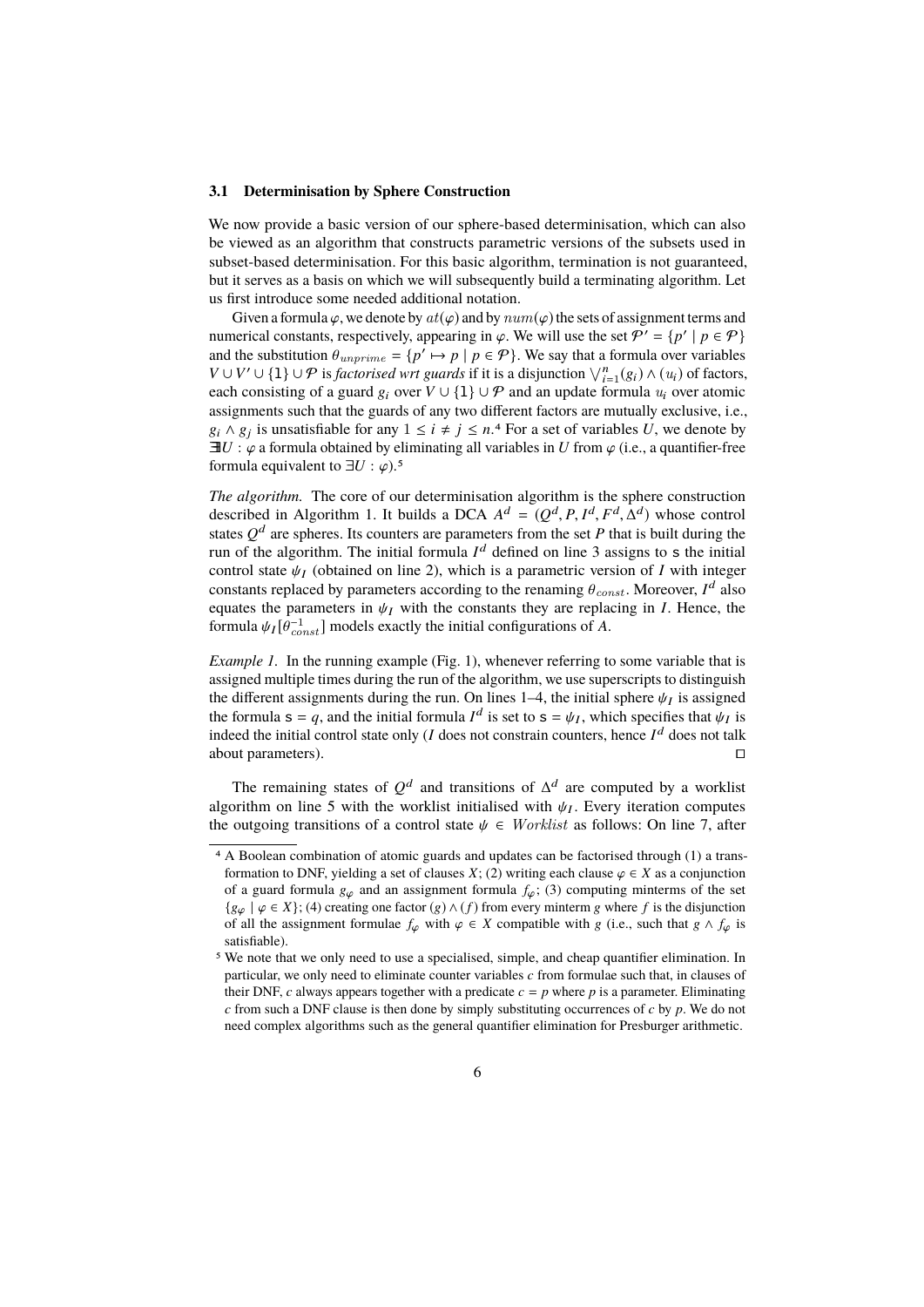#### **Algorithm 1:** Sphere-based CA determinisation (non-terminating)

**Input:** A CA *A* = (*Q, C, I, F,*  $\Delta$ ).<br> **Output:** A DCA  $A^d = (Q^d, P, I^d, F^d, \Delta^d)$  s.t.  $\mathcal{L}(A) = \mathcal{L}(A^d)$ .<br>  $Q^d \leftarrow \text{Worklist } \leftarrow 0 \cdot \Delta^d \leftarrow 1$ :  $Q^d$  ← Worklist ←  $\emptyset$ ;  $\Delta^d$  ← ⊥;  $\psi_I \leftarrow I[\theta_{const}]$  for some total injection  $\theta_{const} : num(I) \rightarrow \mathcal{P}$ ;  $I^d \leftarrow$  **s** =  $\psi_I \wedge \varphi_{\theta_{const}}$ ; add  $\psi_I$  to  $Q^d$  and to *Worklist*;<br>**5** while *Worklist*  $\neq$  0 do. **while**  $Worklist \neq \emptyset$  **do**   $\psi \leftarrow pop(Worklist);$ <br>**7** Let  $\setminus \begin{matrix} n \\ n \end{matrix}$ ,  $(e_i) \wedge (u_i)$  b Let  $\bigvee_{i=1}^{n} (g_i) \land (u_i)$  be the formula  $\exists I\mathcal{C}, s : \psi \land \Delta$  factorised wrt guards;<br>formula  $\exists f \in \mathcal{C}$  and  $\Box$  **foreach**  $1 \le i \le n$  **do**   $\psi_i \leftarrow u_i[\theta_{at}][\theta_{unprime}]$  for a total injection  $\theta_{at} : at(u_i) \rightarrow \mathcal{P}'$ ; add  $\psi$   $\{g_i, \varphi_{\theta_{at}}\}$   $\psi_i$  to  $\Delta^d$ ; **if**  $\psi_i \notin Q^d$  **then** add  $\psi_i$  **12** *P* ← all parameters found in  $Q^d$ ; d **then** add  $\psi_i$  to  $Q^d$  and to *Worklist* ;  $F^d \leftarrow \bigvee_{\psi \in Q^d} s = \psi \wedge \exists \exists C, s : \psi \wedge F;$ <br>11 *d*  $\downarrow$  answer d(*I*d), Ad  $\downarrow$  answer d(*Ad*)  $I^d$  ← ground( $I^d$ );  $\Delta^d$  ← ground( $\Delta^d$ ); **return**  $A^d = (Q^d, P, I^d, F^d, \Delta^d);$ 

eliminating  $C \cup \{s\}$  from the formula  $\psi \wedge \Delta$ , which describes how the next state and counter values depend on the input symbol and the current values of parameters, it is transformed into a guard-factorised form.

*Example 2.* When  $\psi_I$  is taken from *Worklist* as  $\psi^1$  on line 6, its processing starts by factorising  $\exists \psi \in \mathbb{R} \setminus \psi^1 \land \Delta$  on line 7. Here  $\psi^1 \land \Delta$  is the formula  $\mathbf{s} = a \land \mathbf{a}$ by factorising  $\exists \{c, s\} : \psi^1 \wedge \Delta$  on line 7. Here,  $\psi^1 \wedge \Delta$  is the formula  $s = q \wedge$ <br> $(g \exists \tau \exists s \wedge g \exists \exists s \wedge g \exists s \wedge g \forall r \exists c \wedge k \wedge g \exists s \wedge g \exists s \wedge g \exists s \wedge g \forall r \exists c \wedge k \wedge g \exists s \wedge g \exists s \wedge g \forall s \wedge g \exists s \wedge g \forall s \wedge g \exists s \wedge g \forall s \wedge g \exists s \$  $(q+\tau,\tau)$ → $q \vee q$  +(1=a,c'=0)→ $r \vee r$  +(c<k,c'=c+1)→ $r$ ), which can be also written as

$$
\mathbf{s} = q \wedge (\mathbf{s}' = q \vee (1 = \mathbf{a} \wedge c' = 0 \wedge \mathbf{s}' = r)).
$$

The elimination of  $\{c, s\}$  gives the formula  $s' = q \vee (1 = a \wedge c' = 0 \wedge s' = r)$ . This formula is factorised into the following two factors: formula is factorised into the following two factors:

 $(F_1)$   $(1 = a) \wedge (s' = q \vee (c' = 0 \wedge s' = r)),$ <br> $(F_2)$   $(1 \neq a) \wedge (s' = q)$  $(F_2)$   $(1 \neq a) \wedge (s' = q).$  $\prime = q$ ).

In the for-loop on line 8, every factor  $(g_i) \wedge (u_i)$  is turned into a transition with the guard  $g_i$ ; the mutual incompatibility of the guards guarantees determinism. The formula  $u_i$ describes the target sphere in terms of the parameters of the source sphere  $\psi$ , updated according to the transition relation. That is, it is a Boolean combination of assignments of the form  $c' = p + k$  or  $c' = k$  for  $c \in C$ ,  $p \in \mathcal{P}$ , and  $k \in \mathbb{N}$ . Line 9 creates a sphere by substituting each of the assignment terms (of the form  $p + k$  or  $k$ ) with a parameter and substituting each of the assignment terms (of the form  $p + k$  or  $k$ ) with a parameter and replacing primed variables by their unprimed versions.6 The corresponding assignment term substitution  $\theta_{at}$  records how the values of the new parameters are obtained from the original values of the parameters occurring in  $\psi$ . It is used to define the assignment

<sup>&</sup>lt;sup>6</sup> The choice of the parameters in the image of  $\theta_{at}$ :  $at(u_i) \rightarrow \mathcal{P}'$  on line 9 is arbitrary, although, in practice, it would be sensible to define some systematic parameter paraing policy and reuse in practice, it would be sensible to define some systematic parameter naming policy and reuse existing parameters whenever possible.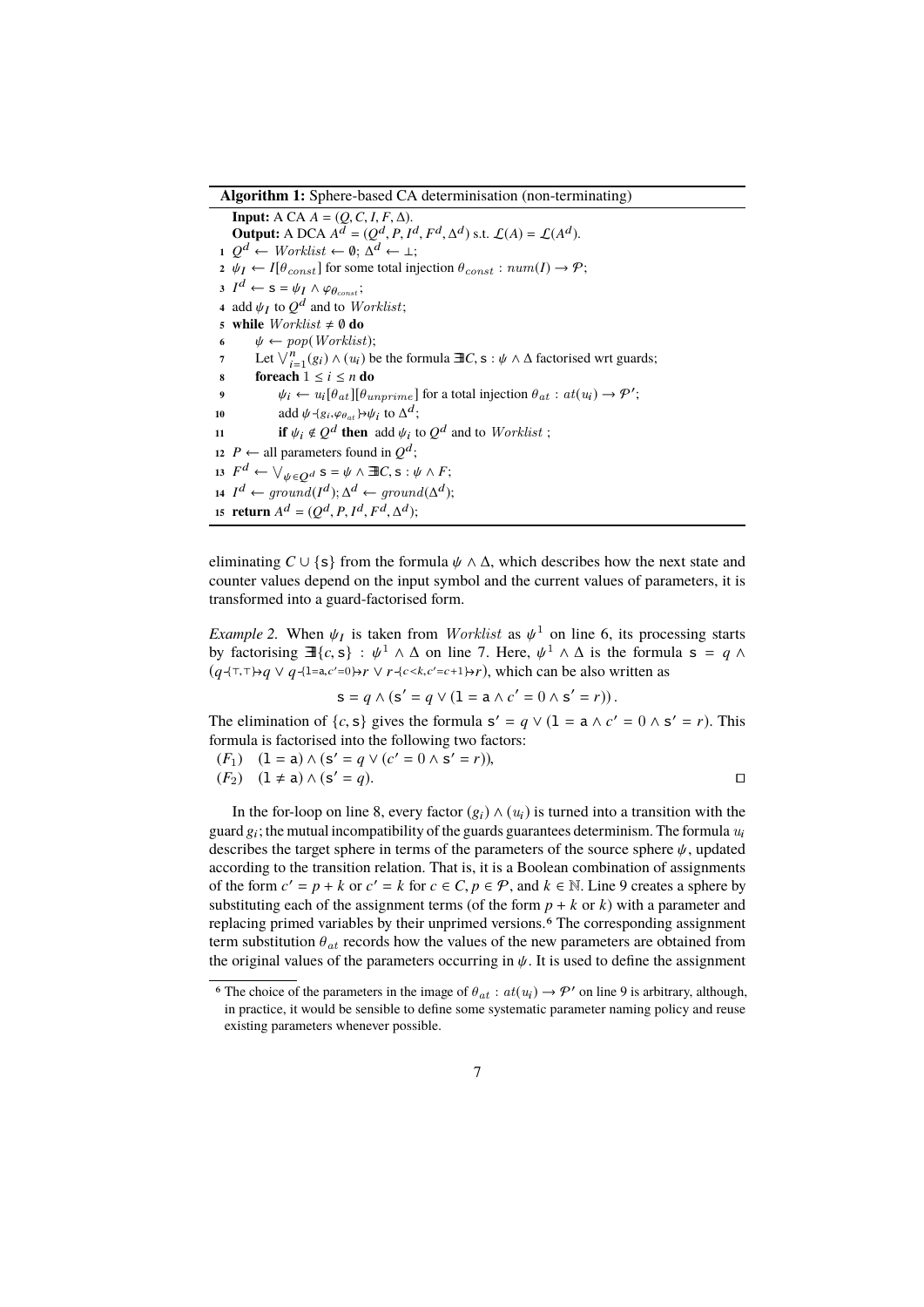formula of the new transition that is added to  $\Delta^d$  on line 10. The argument justifying that the construction preserves the language is the following: if reading  $w \in \Sigma^*$  takes  $A^d$  to  $\psi$ <br>with a parameter valuation *n* such that  $\psi[n]$  is equivalent to *out*  $\psi$  then reading a next with a parameter valuation  $\eta$  such that  $\psi[\eta]$  is equivalent to  $out_A(w)$ , then reading a next symbol *a* using a transition newly created on line 10 takes  $A^d$  to  $\psi'$  with the parameter valuation  $n'$  such that  $\psi'[n']$  models  $\phi \psi^d$ . valuation  $\eta'$  such that  $\psi'[\eta']$  models *out*<sub>A</sub>(*wa*).

*Example 3.* Factor  $F_1$  of Example 2 above is processed as follows. A possible choice for  $\frac{1}{at}$  on line 9 is the assignment  $\{0 \mapsto p_0\}$ . Its application followed by  $\theta_{unprime}$  creates

$$
\psi_1^1: \mathbf{s} = q \vee (c = p_0 \wedge \mathbf{s} = r).
$$

From  $\theta_{at}^1$ , we get the substitution formula  $\varphi_{\theta_{at}^1}$  :  $(p'_0 = 0)$  on line 10, and so the transition added to  $\Delta^d$  is (s = *q*) -{l=a,p'<sub>0</sub>=0}> (s = *q* ∨ (c = *p*<sub>0</sub> ∧ s = *r*)). The target  $\psi_1^1$ <br>of the transition is added to  $O^d$  and to *Worklist* on line 11. Next, Eactor E<sub>2</sub> generates of the transition is added to  $Q^d$  and to *Worklist* on line 11. Next, Factor  $F_2$  generates the self-loop ( $s = q$ )  $\exists z \in \mathbb{Z}$  +  $\exists z \in \mathbb{Z}$ , which ends the first iteration of the while-loop.

Let us also walk through a part of the second iteration of the while-loop, in which  $\psi_1^1$  is taken from *Worklist* as  $\psi^2$  on line 6. The formula  $\psi^2 \wedge \Delta$  from line 7<br>is  $((s - r \wedge c - p_0) \vee s - q) \wedge (q \Delta T T) \wedge q \vee q \Delta T = q^2 \wedge (q \Delta T) \wedge r \Delta c \wedge r^2 \Delta T$  which is is ((<sup>s</sup> <sup>=</sup> *<sup>r</sup>* <sup>∧</sup> *<sup>c</sup>* <sup>=</sup> *<sup>p</sup>*0) ∨ <sup>s</sup> <sup>=</sup> *<sup>q</sup>*) <sup>∧</sup> (*q*−{>,>}→*<sup>q</sup>* <sup>∨</sup> *<sup>q</sup>*−{l=a,<sup>c</sup> <sup>0</sup>=0→} *<sup>r</sup>* <sup>∨</sup> *<sup>r</sup>*−{c<k,<sup>c</sup> <sup>0</sup>=c+1→} *r*), which is equivalent to  $(s = q \land (s' = q \lor (1 = a \land c' = 0 \land s' = r))) \lor (s = r \land c = p_0 \land c < k \land c' = c + 1 \land s' = r)$ . The elimination of  $(c, s)$  on line 7 then gives the formula  $k \wedge c' = c + 1 \wedge s' = r$ ). The elimination of {*c*, s} on line 7 then gives the formula<br>  $(s' = a \vee (1 - a \wedge c' = 0 \wedge s' = r)) \vee (n \wedge s' = n \wedge s' = n \vee s' = r)$  which is factorised  $(s' = q \lor (1 = a \land c' = 0 \land s' = r)) \lor (p_0 < k \land c' = p_0 + 1 \land s' = r)$ , which is factorised into the following four factors:

- $(F_3)$   $(1 = a \land p_0 < k) \land (s' = q \lor (c' = 0 \land s' = r) \lor (c' = p_0 + 1 \land s' = r)),$ <br>  $(F_4)$   $(1 \neq a \land p_0 < k) \land (s' = q \lor (c' = p_0 + 1 \land s' = r)).$
- $(F_4)$  (1 ≠ **a** ∧ *p*<sub>0</sub> < *k*) ∧ (**s**<sup>*'*</sup> = *q* ∨ (*c'* = *p*<sub>0</sub> + 1 ∧ **s**<sup>*'*</sup> = *r*)),<br>(*F*<sub>2</sub>) (1 − **a** ∧ *n*<sub>0</sub> > *k*) ∧ (**s**<sup>*'*</sup> − *a*) (*c'* − 0 ∧ **s**<sup>*'*</sup> − *r*)) and
- (*F*<sub>5</sub>) (1 = a ∧ *p*<sub>0</sub> ≥ *k*) ∧ (s' = *q* ∨ (*c*' = 0 ∧ s' = *r*)), and
- (*F*<sub>6</sub>) (1 ≠ **a** ∧ *p*<sub>0</sub> ≥ *k*) ∧ (**s**<sup> $′$ </sup> = *q*).

In the for-loop on line 8, Factor *F*<sup>3</sup> is processed as follows. Let the chosen substitution  $_{at}^2$  on line 9 be  $\{p_0 + 1 \mapsto p_1, 0 \mapsto p_0\}$ . Its application followed by  $\theta_{unprime}$  generates

$$
\psi_1^2: \mathbf{s} = q \vee (c = p_0 \wedge \mathbf{s} = r) \vee (c = p_1 \wedge \mathbf{s} = r).
$$

The substitution formula  $\varphi_{\theta_{\alpha}}^2$  on line 10 is  $p'_1 = p_0 + 1 \wedge p'_0 = 0$ , and so  $\Delta^d$ <br>cata the new transition  $\psi_1^1$  (legate  $\chi_2^1$  or the  $\chi_2^2$  of the supplying of the while leap gets the new transition  $\psi_1^1$ -{l=a^p<sub>0</sub><k,p'<sub>1</sub>=p<sub>0</sub>+1^p'<sub>0</sub>=0}> $\psi_1^2$ . The evaluation of the while-loop<br>would continue analogously would continue analogously.  $\Box$ 

In the final stage of the algorithm, when (and if) the while-loop terminates, line 12 collects the set *P* of all parameters used in the constructed parametric spheres of  $Q^d$ as new counters of  $A<sup>d</sup>$ . Further, line 13 derives the new final formula by considering all computed spheres, restricting them to valuations where the original final formula is satisfied, and quantifying out the original counters. This way, final constraints on the original counters get translated to constraints over parameters in *P*.

*Example 4.* In our running example, for the spheres discussed above, we would have  $F(\psi^1)$ : *⊥*,  $F(\psi_1^1)$ : *p*<sub>0</sub> = 1, and  $F(\psi_1^2)$ : *p*<sub>0</sub> = 1 ∨ *p*<sub>1</sub> = 1.

Finally, line 14 applies the function *ground* on the initial formula and the transition formula of the constructed automaton before returning it. This step is needed in order to avoid nondeterminism on unused and unconstrained counters. The function ground conjuncts constraints of the form  $p = 0$  with the initial formula and with the guard of every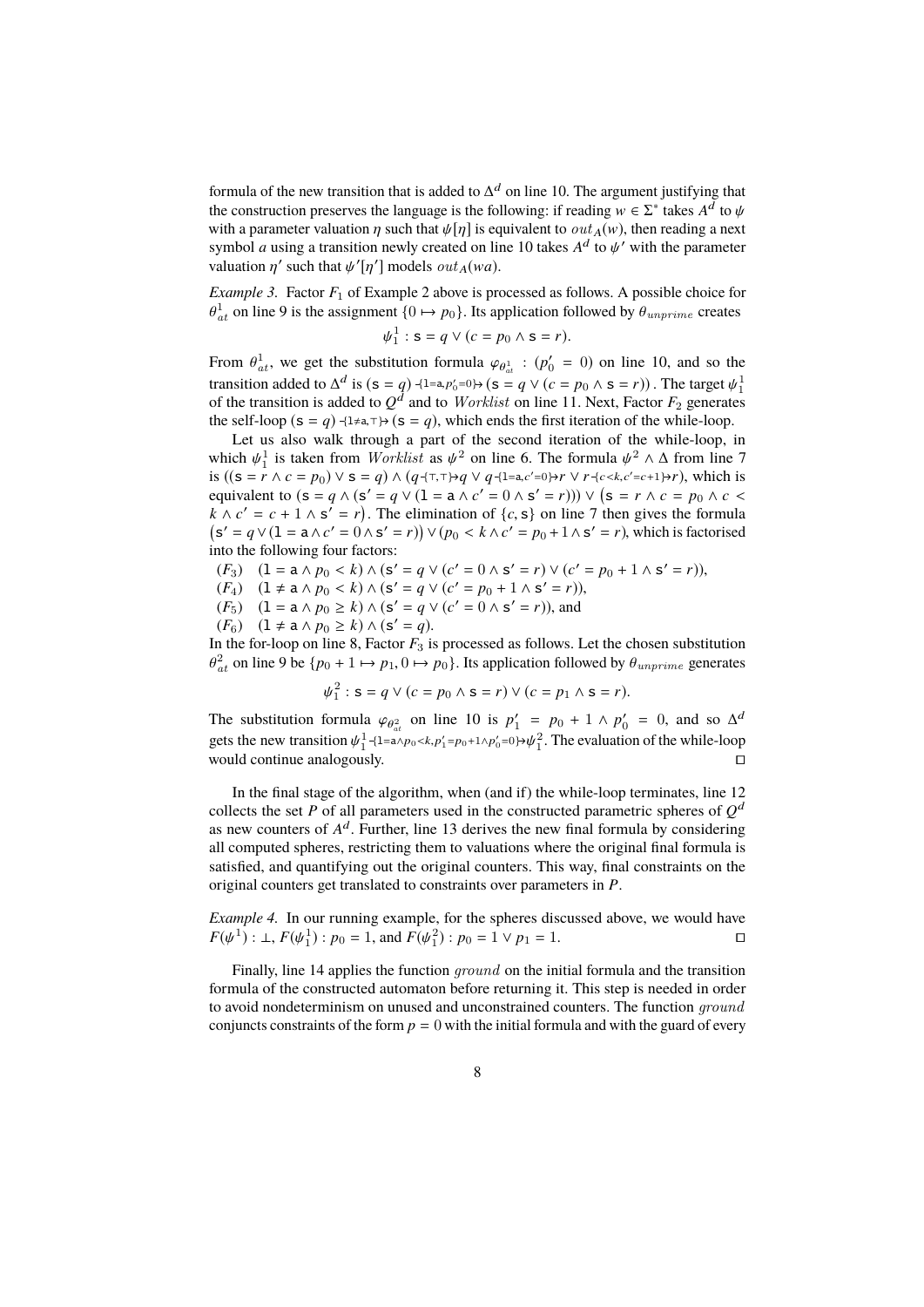transition for every parameter  $p \in P$  that is so far unconstrained in the concerned formula. Moreover, it will introduce a reset  $p' = 0$  to the assignment formula of every transition for every counter  $p \in P$  that is so far not assigned on the concerned transition. The while-loop of Algorithm 1 needs, however, not terminate, as witnessed also by our example.7

*Example 5.* Continuing in Example 4, the DCA in Fig. 2 would be a part of the DCA constructed by Algorithm 1, its states being the spheres  $\psi^1$ ,  $\psi_1^1$ ,  $\psi_1^2$  from the left, but the while-loop would not terminate, with  $\psi^2$ . Instead, it would eventually generate a the while-loop would not terminate, with  $\psi_1^2$ . Instead, it would eventually generate a successor of  $\psi_1^2$  the sphere successor of  $\psi_1^2$ , the sphere

$$
\psi_1^3 : \mathbf{s} = q \lor (c = p_0 \land \mathbf{s} = r) \lor (c = p_1 \land \mathbf{s} = r) \lor (c = p_2 \land \mathbf{s} = r),
$$

i.e., a sphere similar to  $\psi_1^2$  but extended by a new disjunct with a new parameter  $p_2$ .<br>Repeating this, the algorithm would keep generating larger and larger spheres with more Repeating this, the algorithm would keep generating larger and larger spheres with more and more parameters.

#### **3.2 Ensuring Termination of the Sphere Construction**

In this section, we will discus reasons for possible non-termination of Algorithm 1 and a way to tackle them. The main reason is that the algorithm may generate unboundedly many parameters that correspond to different histories of a counter *c* when processing the input word (including also impossible ones in which the counter exceeds the maximum value). The algorithm indeed "splits" a parameter appearing in a sphere into two parameters in the successor sphere when the transitions of *A* update the counter in two different ways.

In our terminating version of Algorithm 1, we build on the following: (1) distinguishing between histories that converge in the same counter value is not necessary, they can be "merged", and (2) the number of different reachable counter values is bounded (by the definition of CAs). We thus enforce the invariant of every reachable configuration of  $A<sup>d</sup>$  that all parameters in the configuration have distinct values. The invariant is enforced by testing equalities of parameters and merging parameters with equal values on transitions of  $A^d$ . All transitions of  $A^d$  entering spheres with more than  $max_A + 1$ parameters can then be discarded because the invariant implies that they cannot be taken at any configuration of  $A^d$ . Furthermore, we will also ensure that the algorithm does not diverge because of generating semantically equivalent but syntactically different spheres (because of different names of parameters or different formulae structure).

A terminating determinisation of CAs is obtained from Algorithm 1 by replacing lines 9–11 by the code in Algorithm 2. In order to ensure that parameters have pairwise distinct values, the transitions of  $A<sup>d</sup>$  test equalities of the values assigned to parameters and ensure that two parameters are never used to represent the same value. Different histories of counters are thus merged if they converge into the same value. To achieve

<sup>7</sup> For this step to preserve the language of the automaton, we need to assume that the input CA does not assign nondeterministic values to live counters. We are refering to the standard notion: a counter is live at a state if the value it holds at that state may influence satisfaction of some guard in the future. Any CA can be transformed into this form, and CAs we compile from regular expressions satisfy this condition by construction.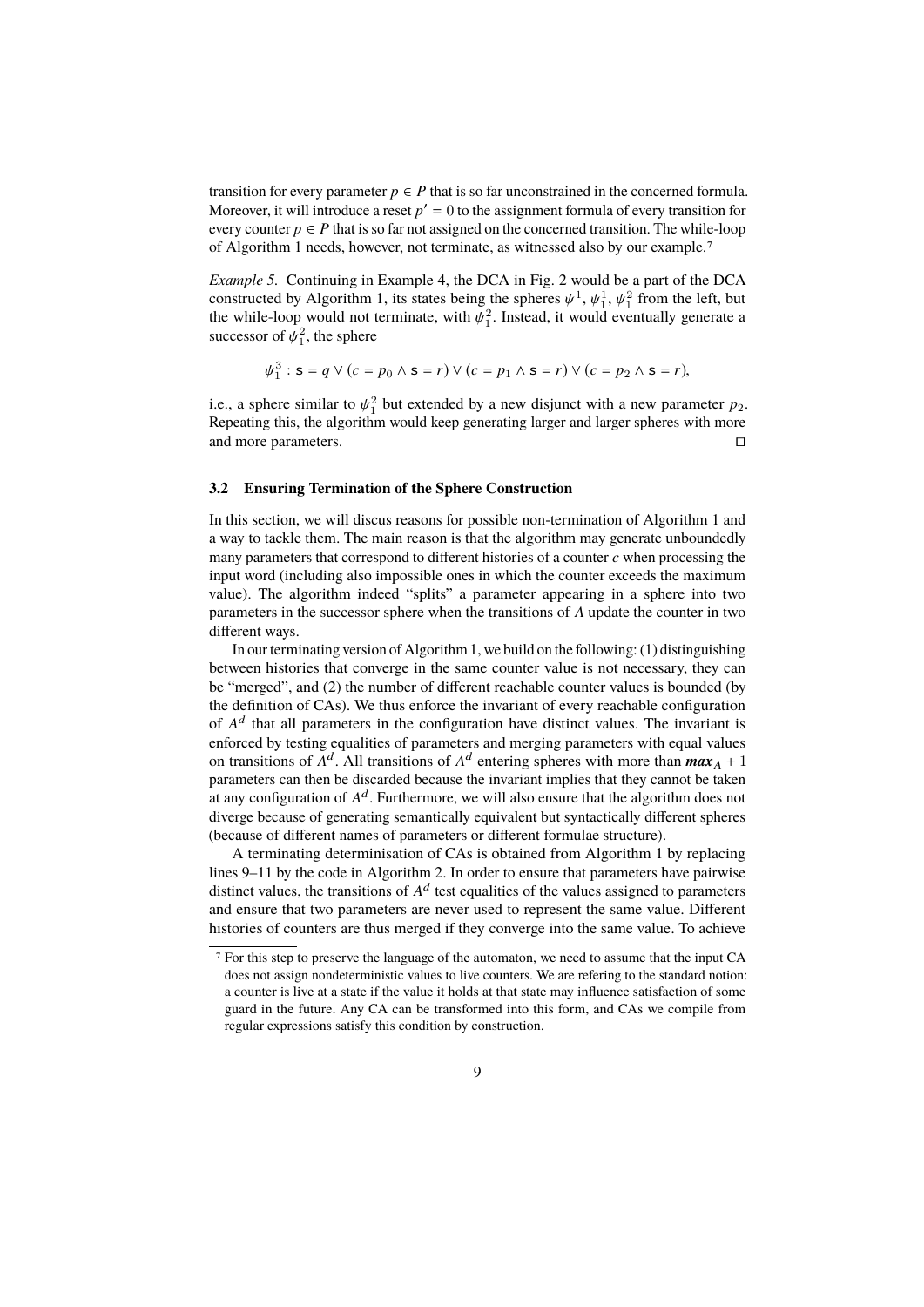**Algorithm 2:** Ensuring termination of sphere-based CA determinisation

 **foreach** *equivalence* ∼ *on*  $at(u_i)$  *s.t.*  $\text{sat}(\varphi_\sim)$  *and*  $|at(u_i)/\sim| \leq \max_A + 1$  **do**<br>**17 let**  $\theta \leftrightarrow at(u_i) \rightarrow \mathcal{P}'$  be an injection: **let**  $\theta_{at}$ :  $at(u_i) \rightarrow \mathcal{P}'$  be an injection;  $\psi_i \leftarrow u_i[\theta_{at}][\theta_{unprime}];$ <br> **18 if**  $\Box \theta$  **if**  $\Box \theta$  **if**  $\exists \theta_{rename} : \mathcal{P} \leftrightarrow \mathcal{P} \exists \sigma \in \mathcal{Q}^d : \psi_i[\theta_{rename}] \Leftrightarrow \sigma$  **then**<br>20<br>**20 if**  $\exists \theta_{rename} : \theta \leftrightarrow \theta \exists \sigma \in \mathcal{Q}^d : \psi_i[\theta_{rename}] \Leftrightarrow \sigma$  **then** 20 add  $\psi$  -{g<sub>i</sub>  $\wedge \varphi$ <sub>∼</sub>[ $\theta_{at}$ ], $\varphi_{\theta_{at}}$ [ $\theta'_{rename}$ ]  $\rightarrow \sigma$  to  $\Delta^d$ ; **<sup>21</sup> else** 22 add  $\psi$  -{g<sub>i</sub>  $\wedge \varphi$ <sub>∼</sub>[ $\theta_{at}$ ], $\varphi_{\theta_{at}}$   $\rightarrow \psi_i$  to  $\Delta^d$ ; add  $\psi_i$  to  $Q^d$  and to *Worklist*;

this, Algorithm 2 enumerates all feasible equivalences of the assignment terms of  $u_i$  on line 16 and generates successor transitions for each of them separately. When deciding whether an equivalence ∼ on the assignment terms is feasible, the algorithm performs two tests: (1) The formula  $\varphi_{\alpha} \stackrel{\text{def}}{=} \bigwedge_{t_1 \sim t_2, t_1, t_2 \in \text{at}(u_i)} (t_1 = t_2) \wedge \bigwedge_{t_1 \sim t_2, t_1, t_2 \in \text{at}(u_i)} (t_1 \neq t_2)$ <br>is tested for satisfiability meaning that the equivalence is not trying to merge terms th is tested for satisfiability, meaning that the equivalence is not trying to merge terms that can never be equal (such as, e.g., *p* and  $p + 1$ ). (2) The number of equivalence classes should be at most  $max_A + 1$  since this is the maximum number of different values that the counters can reach due to the requirement that the values must be between  $0$  and  $max_A$ .

Line 17 builds a term assignment replacement  $\theta_{at}$  that maps all ∼-equivalent terms to the same (future) parameter, and line 18 computes the target sphere, reflecting the given merge. The test on line 19 checks whether the target sphere is equal to some already generated sphere up to a parameter renaming (represented by a bijection  $\theta_{rename}$ :  $\mathcal{P} \leftrightarrow \mathcal{P}$ ). If so, the created sphere is discarded, and a new transition going to the old sphere is generated on line 20; we need to rename the primed parameters used in the transition's assignment appropriately according to  $\theta'_{rename} = \{p'_0 \mapsto p'_1 \mid p_0 \mapsto p_1 \in \theta_{rename}\}.$ <br>Otherwise a transition into the new sphere is added on line 22, and the new sphere Otherwise, a transition into the new sphere is added on line 22, and the new sphere is added to  $Q<sup>d</sup>$  and *Worklist*. In both cases, the guard of the generated transition is extended by the formula  $\varphi$ <sub>∼</sub>[ $\theta$ <sub>at</sub>], which encodes the equivalence ∼, and hence explicitly enforces that ∼ holds when the transition is taken.

Note that the test on the maximum number of equivalence classes can be optimised if finer information about the maximum reachable values of the individual counters is available. Such information can be obtained, e.g., by looking at the constants used in the guards of the transitions where the different counters are increased. For any counter, one should then not generate more parameters representing its possible values than what the upper bound on that counter is (plus one).

**Theorem 1.** *Algorithm 1 with the modification presented in Algorithm 2 terminates and produces a DCA with*  $\mathcal{L}(A) = \mathcal{L}(A^d)$  *and*  $|Q^d| \leq 2^{|Q| \cdot (\max_A + 1)^{|C|}}$ *.* 

*Proof (idea).* The fact that the algorithm indeed constructs a DCA is because line 7 of Algorithm 1 generates pairwise incompatible guards on transitions only. It is also easy to show by induction on the length of the words that the language is preserved. The termination then follows from the facts that (1) the algorithm has a bound on the maximum number of parameters in spheres (ensured by the condition over ∼ on line 16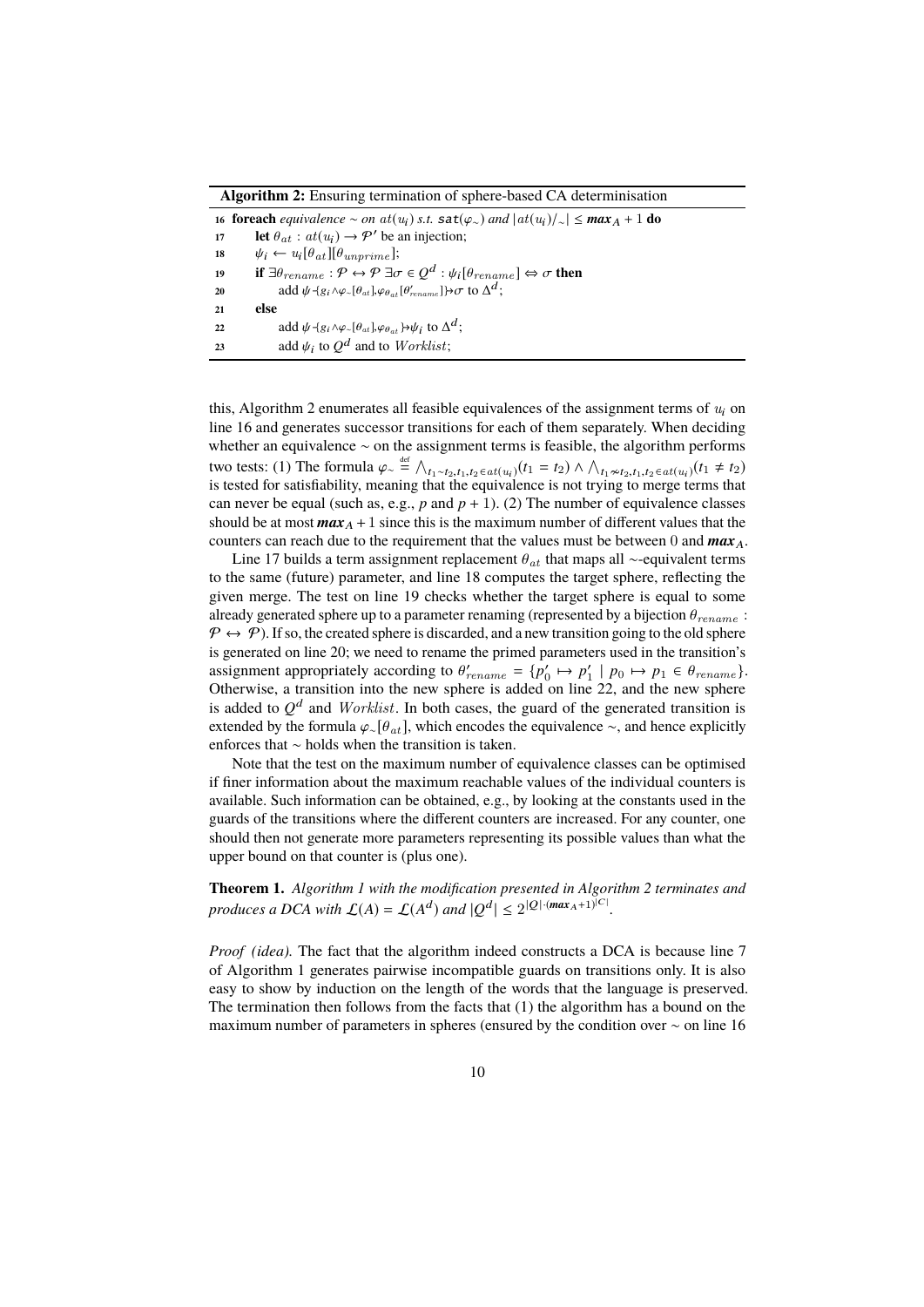of Algorithm 2) and (2) no spheres equal up to renaming are generated (ensured by the check on line 19). The bound on the size follows from the structure of spheres.  $\Box$ 

The number of equivalences generated on line 16 of Algorithm 2 (and therefore also the number of transitions leaving  $\psi$ ) may be large. Many of them are, however, infeasible (cannot be taken in any reachable configuration of  $A<sup>d</sup>$ ), and could be removed. In most cases, the majority of such infeasible transitions may be identified locally, taking advantage of the invariant of all reachable configurations of  $A^d$  enforced by Algorithm 2: namely, values of distinct parameters are always pairwise distinct. Therefore, before building a transition for an equivalence ∼, we ask whether the ∼-equivalent assignment terms may indeed be made equivalent assuming that the constructed transition guard  $g_i$ and—importantly—also the distinctness invariant hold right before the transition is taken. Technically, we create new transitions only from those equivalences ∼ such that  $\text{sat}(\bigwedge_{p_1, p_2 \in P_{\psi}, \text{dist}(p_1, p_2)} (p_1 \neq p_2) \wedge g_i \wedge \varphi_{\sim} )$  where  $P_{\psi}$  is the set of parameters of  $\psi$ <br>and dist(p, p<sub>2</sub>) holds iff p, and p, are distinct parameters and  $dist(p_1, p_2)$  holds iff  $p_1$  and  $p_2$  are distinct parameters.

#### **3.3 Reachability-Restricted CA Determinisation**

Above, we have described a terminating algorithm for CA determinisation. While it is witnessed by our experiments that the algorithm often generates much smaller automata than what could be obtained by transforming the automata into NFAs and determinising them, a natural question is whether the generated DCA is *always* smaller or equal in size to the DFA built by getting rid of the counters and using classical determinisation. Unfortunately, the answer to this question is no. The reason is that the transformation to a DCA needs not recognise that some generated transitions can never be executed and that some spheres are not reachable. To see this, it is enough to imagine a transition setting some counter *c* to zero and the only successor transition testing whether *c* is positive. The latter transition would not be executed when generating the DFA due to working with concrete values of counters, but it would be considered when constructing the DCA (since the construction does not know the values of the counters).

In our experiments with CAs obtained from real-life regexes, the above was not a problem, but we note that, for the price of an increased cost of the construction, one could further improve the algorithm by taking into account some reachability information. In an extreme case, one could first generate the DFA corresponding to the given CA and then use it when generating the DCA (as a hopefully more compact representation of the DFA). In particular, whenever adding some new sphere into the DCA being built, the algorithm can check whether there is a subset of states in the original CA represented as a state of the DFA that is an instance of the sphere. If not, the sphere is not added. The resulting DCA can then never be bigger than the DFA since each control state of the DFA (i.e., a subset of states of the original CA) is represented by a single sphere only, likewise each transition of the DFA is represented by a single transition of the DCA, and there are not any unreachable spheres or transitions that cannot be executed.

Notice that the reachability pruning is an alternative to Algorithm 2. Algorithm 1 equipped with the reachability analysis is guaranteed to terminate. For example, when run on the CA in Fig. 1, it would generate a DCA isomorphic to that from Fig. 2.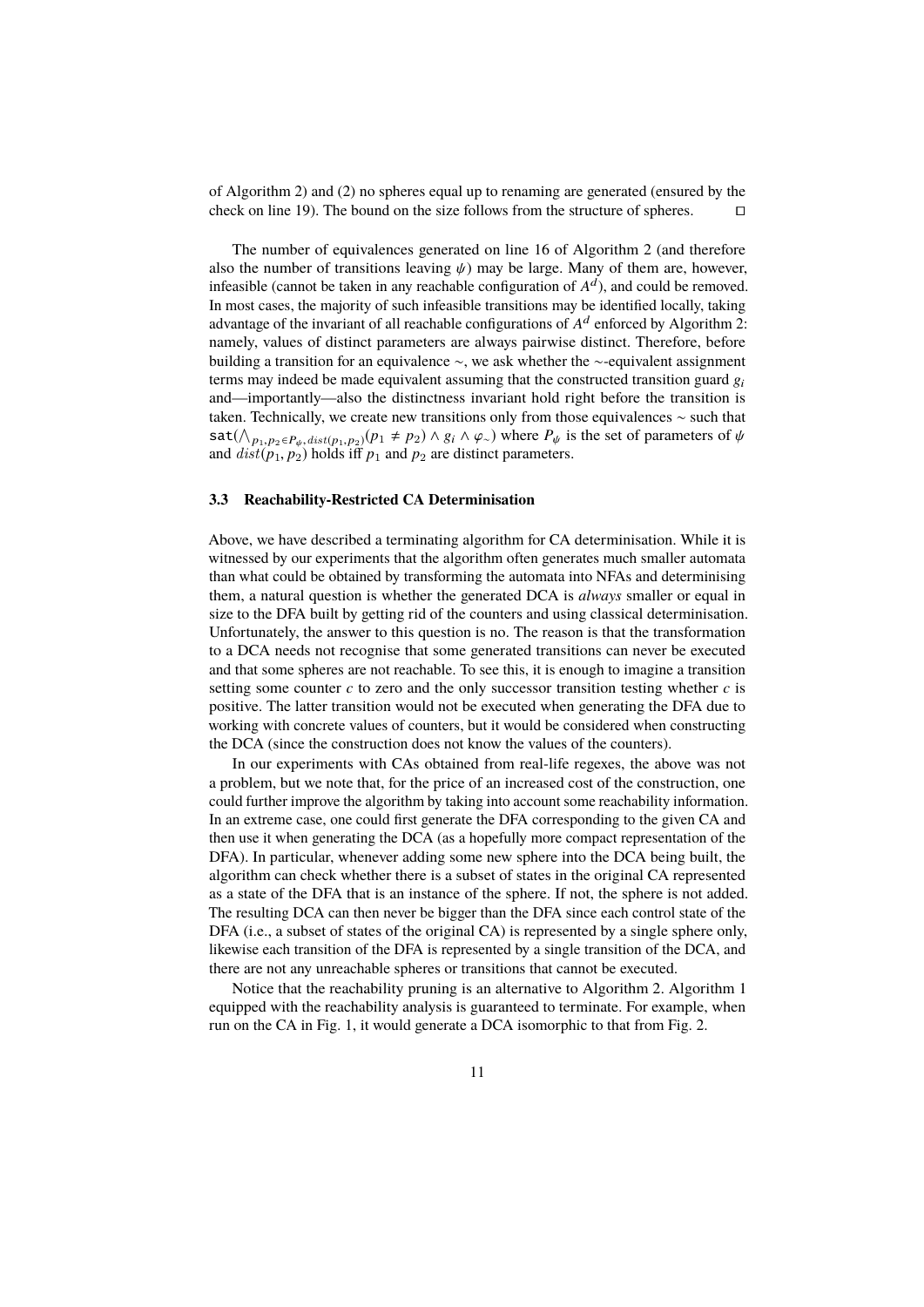#### **4 Monadic Counting**

We now provide a simplified and more efficient version of the determinisation algorithm. The simplified version targets CAs that naturally arise from *monadic regexes*, i.e., regular expressions extended with counting limited to *character classes*. Their abstract syntax is

$$
R ::= \emptyset \mid \varepsilon \mid \sigma \mid R_1 R_2 \mid R_1 + R_2 \mid R_* \mid \sigma \{n, m\}
$$

where  $\sigma$  is a predicate denoting a set of alphabet symbols, i.e., a *character class* ( $\sigma$  will be used to denote character classes from now on), and  $n \leq \theta$  are integers. The be used to denote character classes from now on), and  $n, m \geq 0$  are integers. The semantics is defined as usual, with  $\sigma\{n, m\}$  denoting a string w with  $n \leq |w| \leq m$ symbols satisfying  $\sigma$ .

The specialised determinisation algorithm is of a high practical relevance since the monadic class is very common, as witnessed by our experiments, where it covers over 95 % of the regexes with counting that we found (cf. Section 5).

#### **4.1 Monadic Counting Automata**

Monadic regexes can be easily compiled to nondeterministic monadic CAs satisfying certain structural properties summarised below.8 In particular, a (nondeterministic) *monadic counting automaton (MCA)* is a CA  $A = (Q, C, I, F, \Delta)$  where the following holds:

1. The set  $Q$  of control states is partitioned into a set of *simple states*  $Q_s$  and a set of *counting states*  $Q_c$ , i.e.,  $Q = Q_s \oplus Q_c$ .

2. The set of counters  $C = \{c_q \mid q \in Q_c\}$  consists of a unique counter  $c_q$  for every counting state  $q \in Q_c$ .

3. All transitions containing counter guards or updates must be incident with a counting state in the following manner. Every counting state  $q \in Q_c$  has a single *increment transition*, a self-loop  $q \text{–} (\sigma \wedge c_q \text{–} \max_q, c_q' = c_q + 1) \rightarrow q$  with the value of  $c_q$  limited by the *bound*  $\max_q$  of *q*, and possibly several *entry transitions* of the form  $r \cdot (\bar{\sigma} \wedge c'_q = 0) \rightarrow q$ , which set *c*<sup>q</sup> to 0. As for *exit transitions*, every counting state is either *exact* or *range*, where exact counting states have exit transitions of the form *<sup>q</sup>*−{σ∧cq=*max*q→} *<sup>s</sup>*, and *range* counting states have exit transitions of the form  $q$ −{ $\sigma$ , $\tau$ }→*s* with  $s \in Q$  s.t.  $s \neq q$ . That is, an exact counting state may be left only after exactly  $max<sub>a</sub>$  repetitions of the incrementing transition (it corresponds to a regular expression  $\sigma\{k\}$ ), while a range counting state may be left sooner (it corresponds to a regular expression  $\sigma\{\mathbf{0}, \mathbf{k}\}\)$ ). We denote the set of range counting states  $Q_r$  and the set of exact counting states  $Q_e$ , with  $Q_c = Q_r \oplus Q_e$ .

4. The initial condition *I* is of the form  $I: \bigvee_{q \in Q_s^I} s = q \vee \bigvee_{q \in Q_c^I} (s = q \wedge c_q = 0)$ for some sets of initial simple and counting states  $Q_s^I \subseteq Q_s$  and  $Q_c^I \subseteq Q_c$ , respectively, with the counters of initial counting states initialised to 0.

5. The final condition *F* is of the form  $F: \bigvee_{q \in Q_s^F \cup Q_r^F} s = q \vee \bigvee_{q \in Q_e^F} (s = q \wedge c_q = q)$  $max_q$ ) where  $Q_s^F \subseteq Q_s$  is a set of simple final states,  $Q_r^F \subseteq Q_r$  is a set of final range counting states, and  $Q_e^F \subseteq Q_e$  is a set of final exact counting states. That is, final conditions on final states are the same as counter conditions on exit transitions.9

<sup>&</sup>lt;sup>8</sup> We note that we restrict ourselves to range sub-expressions of the form  $\sigma\{n, n\}$  or  $\sigma\{0, n\}$  only. This is without loss of generality since a general range expression  $\sigma\{m, n\}$  can be rewritten as  $\sigma\{m, m\}.\sigma\{0, n - m\}.$ 

<sup>&</sup>lt;sup>9</sup> Notice that the guards  $c_q < max_q$  on the incrementing self-loops of exact counting states could be removed without affecting the language since when  $c_q$  exceeds  $max_q$ , then the run can never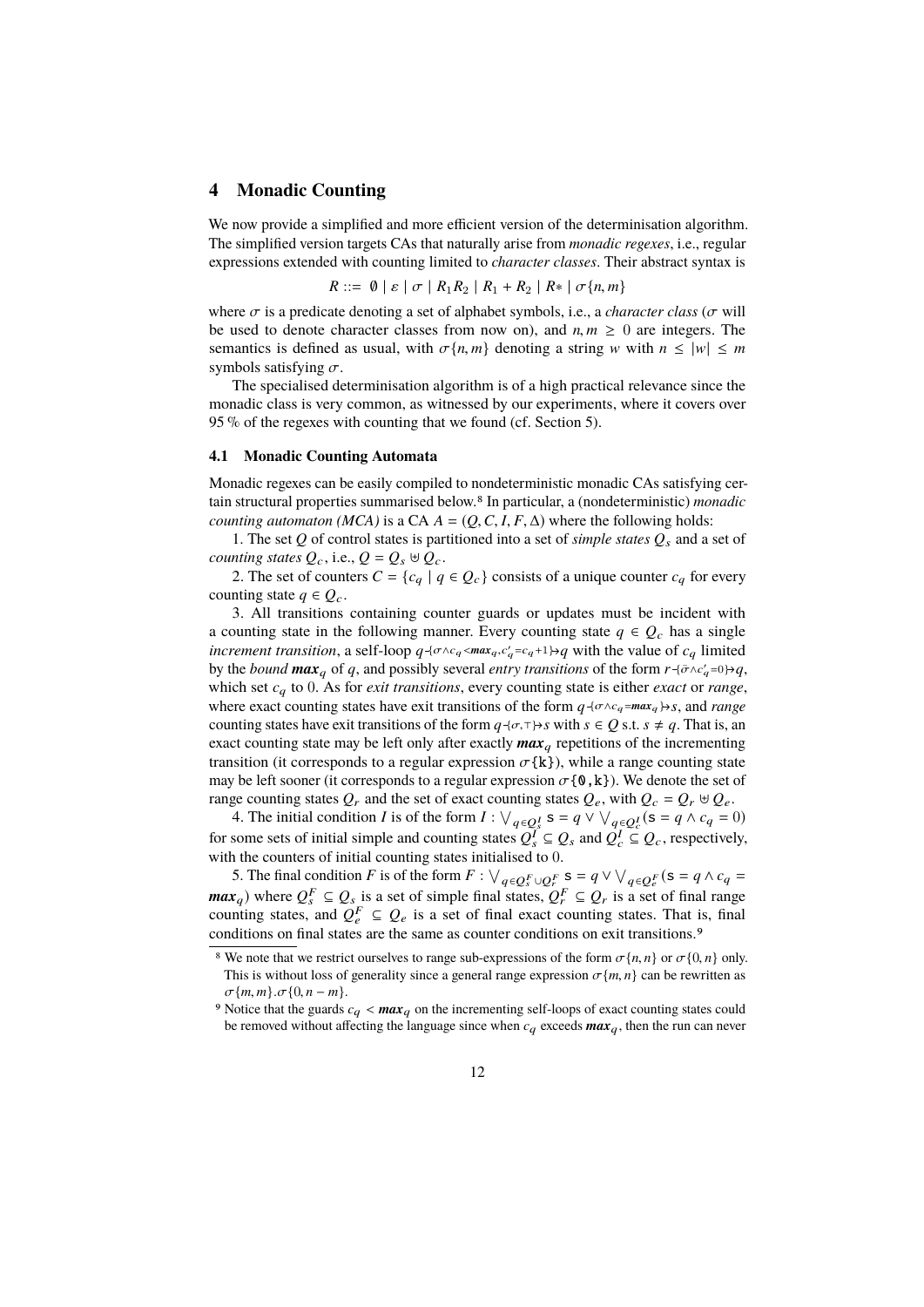#### **4.2 Determinisation of MCAs**

Algorithm 2 can be simplified when specialised to monadic CAs. The simplification is based on the following observations. *Observation 1. Counters are dead outside their states.* To simplify the representation of spheres, we use the fact that every counter  $c_q$  of an MCA is "active" in the state  $q$  only, while  $c_q$  is "dead" in other states (i.e., its current value has no influence on runs of the MCA that are not in  $q$ ). To represent different variants of  $c_q$ , we use parameters of the form  $c_q[i]$  obtained by indexing  $c_q$  by an index *i*, for  $0 \le i \le max_q$ , while enforcing the invariant that, for distinct indices *i* and *j*,  $c_q[i]$  and  $c_q[j]$  always have different values. Since the value of  $c_q$  ranges from 0 to *max<sub>q</sub>*, at most  $max<sub>q</sub> + 1$  variants of  $c<sub>q</sub>$  are needed.<sup>10</sup> Since spheres only need parameters to remember values of live counters, every sphere can be equivalently written in the *normal form*

$$
\psi \stackrel{\text{def}}{=} \bigvee_{q \in \mathcal{Q}'_s} s = q \ \vee \ \bigvee_{q \in \mathcal{Q}'_c} \left( s = q \ \wedge \ \bigvee_{0 \le i \le max'_q} c_q = c_q[i] \right)
$$

for some  $Q'_s \subseteq Q_s$ ,  $Q'_c \subseteq Q_c$ , and  $\max'_q \leq \max_q$ . That is, a sphere  $\psi$  records which extates may be reached in the original MCA when  $\psi$  is reached in the determinised MCA states may be reached in the original MCA when  $\psi$  is reached in the determinised MCA and also which variants of the counter  $c_q$  may record the value of  $c_q$  when  $q$  is reached.

*Observation 2. Variants of exact counting states can be sorted.* For dealing with any exact counting state  $q \in Q_e$ , we may use the following facts: (1) If executed, the increment transition of *q* increments all variants of  $c_q$  whose values are smaller than  $max_q$ . (2) New variants of  $c_q$  are initialised to 0 by the entry transitions. (3) Variants whose value is *max*<sup>q</sup> can take an exit transition, after which they become dead and their values do not need to be propagated to the next configuration. It is therefore easy to enforce that the values of the variants  $c_q[i]$  stay sorted, so that  $i < j$  implies  $\alpha(c_q[i]) < \alpha(c_q[j])$  in every configuration  $\alpha$  of  $A^d$ . The sortedness invariant implies that the variant of *c<sub>q</sub>* with the highest index called *highest variant*, has the highest value. This, together with the the highest index, called *highest variant*, has the highest value. This, together with the invariant of boundedness by  $max_q$  and mutual distinctness of values of variants of  $c_q$ , means that the highest variant is the only one that may satisfy the tests  $c_q = max_q$  on exit transitions or fail the test  $c_q < max_q$  on the incrementing transition. Hence, the deterministic MCA does not need to test all variants of *c*<sup>q</sup> but the highest one only.

*Observation 3. Only the smallest variants of range counting states are important.* For range counting states, we adapt the *simulation pruning* technique from [10]. The technique optimizes the standard subset-construction-based determinisation of NFAs by exploiting a *simulation* relation [7] such that any *macrostate* (which has the form of a set of states of the original NFA) obtained during the determinisation can be pruned by removing those NFA states that are simulated by other NFA states included in the same macrostate. The pruning does not change the language: the resulting DFA is bisimilar to the one constructed without pruning. For our DCA construction, we use the simulation that implicitly exists between configurations  $\alpha$  and  $\alpha'$  of  $A$  with the same range counting

leave *q* and has thus no chance of accepting. We include these guards only to conform to the condition on boundedness of counter values in the definition of CAs.

<sup>&</sup>lt;sup>10</sup> Notice that maintaining a fixed association of a parameter to a counter is a difference from Algorithms 1 and 2, where one parameter may represent different counters.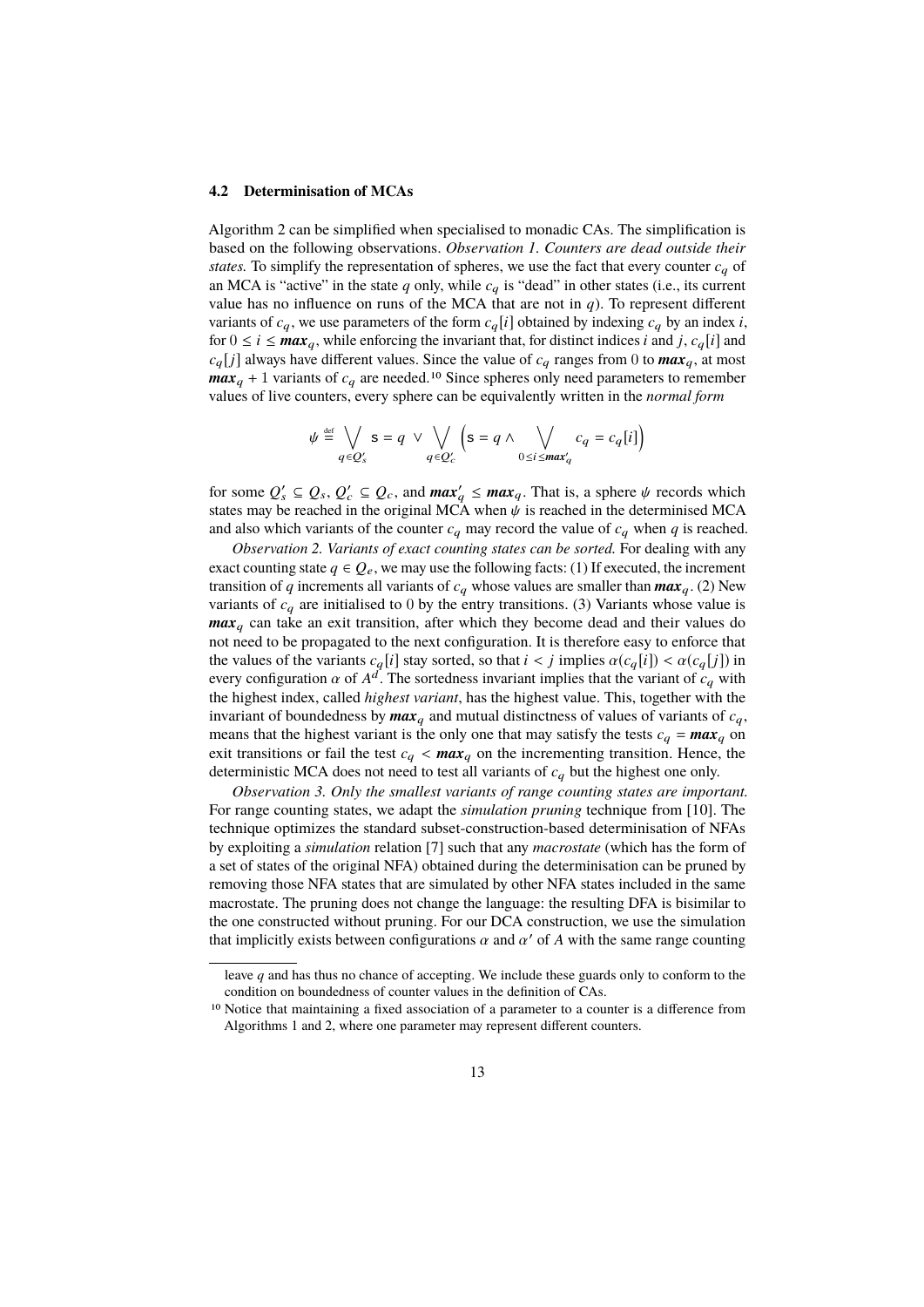state  $q = \alpha(s) = \alpha'(s)$ , where  $\alpha(c_q) \ge \alpha'(c_q)$  implies that  $\alpha'$  simulates  $\alpha$ .<sup>11</sup> Hence, the spheres only need to remember the smallest possible counter value for every range the spheres only need to remember the smallest possible counter value for every range counting state *q*, which may be always stored in  $c_q[0]$ , and discard all other variants.

*Determinisation of MCAs.* Observations 1–3 above allow for representing spheres using a simple data structure, namely, a multiset of states. By a slight abuse of notation, we use  $\psi$  for the sphere itself as well as for its multiset representation  $\psi : Q \to \mathbb{N}$ . The fact that  $\psi(q) > 0$  means that *q* is present in the sphere (i.e.,  $s = q$  is a predicate in the normal form of  $\psi$ ), and for a counting state q, the counters  $c_q[0], \ldots, c_q[\psi(q) - 1]$  are the  $\psi(q)$ variants of *c<sub>q</sub>* tracked in the sphere (i.e.,  $\psi(q) - 1 = \max_q'$  in the normal form of  $\psi$ ).<br>The MCA determinisation is then an analogy of Algorithm 1 that uses the multi

The MCA determinisation is then an analogy of Algorithm 1 that uses the multiset data structure and preserves the sortedness and uniqueness of variants of exact counters. The initial sphere  $\psi_I$  assigns 1 to all initial states of *I*, and the initial configuration  $I^d$  assigns 0 to  $c_q[0]$  for each counting state q in *I*. Further, we modify the part of Algorithm 1 after popping a sphere  $\psi$  from *Worklist* in the main loop (lines 7–11).

Let  $\Delta_{\psi}$  denote the set of transitions of *A* originating from states *q* with  $\psi(q) > 0$ . Processing of  $\psi$  starts by removing guard predicates of the form  $c_q < max_q$  from increment transitions of exact counting states in  $\Delta_{\psi}$  (since they have no semantic effect as mentioned already above). Subsequently, we compute minterms of the set of guard formulae of the transitions in  $\Delta_{\psi}$ . Each minterm  $\mu$  then gives rise to a transition  $\psi$  -{g,f \}  $\psi'$  of  $A^d$ . The guard formula g, assignment formula f, and the target sphere  $\psi'$ are constructed as follows.

First, the guard g is obtained from the minterm  $\mu$  by replacing, for all  $q \in Q_c$ , every occurrence of  $c_q$  by  $c_q[\psi(q)]$ , i.e., the highest variant of  $c_q$ . Intuitively, the counter guards of transitions of  $\Delta_{\psi}$  present in  $\mu$  will on the constructed transition of  $A^d$  be testing the highest variants of the counters. This is justified since (a) only the highest variant the highest variants of the counters. This is justified since (a) only the highest variant of *c*<sup>q</sup> needs to be tested for exact counting states, as concluded in Observation 2 above, and (b) we keep only a single variant of  $c_q$  for range counting states (which is also the highest one), as concluded in Observation 3.

We then initialise the target multiset  $\psi'$  as the empty multiset  $\{q \mapsto 0 \mid q \in Q\}$  and ect the set  $\Lambda$ , of all transitions from  $\Lambda$ , that are compatible with the minterm  $\mu$ collect the set  $\Delta_{\mu}$  of all transitions from  $\Delta_{\psi}$  that are compatible with the minterm  $\mu$ (recall that increment self-loops of exact states in  $\Delta_{\psi}$  have counter guards removed, hence counter guards do not influence their inclusion in  $\Delta_{\mu}$ ). The transitions of  $\Delta_{\mu}$  will be processed in the following three steps.

*Step 1 (simple states).* Simple states with an incoming transition in  $\Delta_{\mu}$  get  $\psi'(q) = 1$ .<br>Step 2 (increment self loops). For exact states with the increment self loop in  $\Delta$ .

*Step 2 (increment self-loops).* For exact states with the increment self-loop in  $\Delta_{\mu}$ , if (and only if) an exit transition of *q* is included in  $\Delta_{\mu}$ , and  $\Delta_{\mu}$  is enabled in some sphere, then the highest variant of *e*, has reached may in that ophere, and the self leap cannot  $\mathcal{O}(q)$  is set to  $\psi(q) - 1$  if an exit transition of *q* is in  $\Delta_{\mu}$ , and to  $\psi(q)$  otherwise. Indeed, (and only if) an exit transition of *q* is included in  $\Delta_{\mu}$  and  $\Delta_{\mu}$  is enabled in some sphere. then the highest variant of  $c_q$  has reached  $max_q$  in that sphere, and the self-loop cannot be taken by the highest variant of  $c_q$ . The lower variants of  $c_q$  always have values smaller than  $max<sub>q</sub>$ , and hence can take the self-loop. The assignment  $f$  then gets the conjunct  $c_q[i]' = c_q[i] + 1$  for each  $0 \le i < \psi'(q)$  since the variants that take the self-loop are

<sup>&</sup>lt;sup>11</sup> The fact that this relation is indeed a simulation can be seen from that both the higher and lower value of  $c_q$  can use any exit transition of  $q$  at any moment regardless of the value of  $c_q$ , but the lower value of *c*q can stay in the counting loop longer.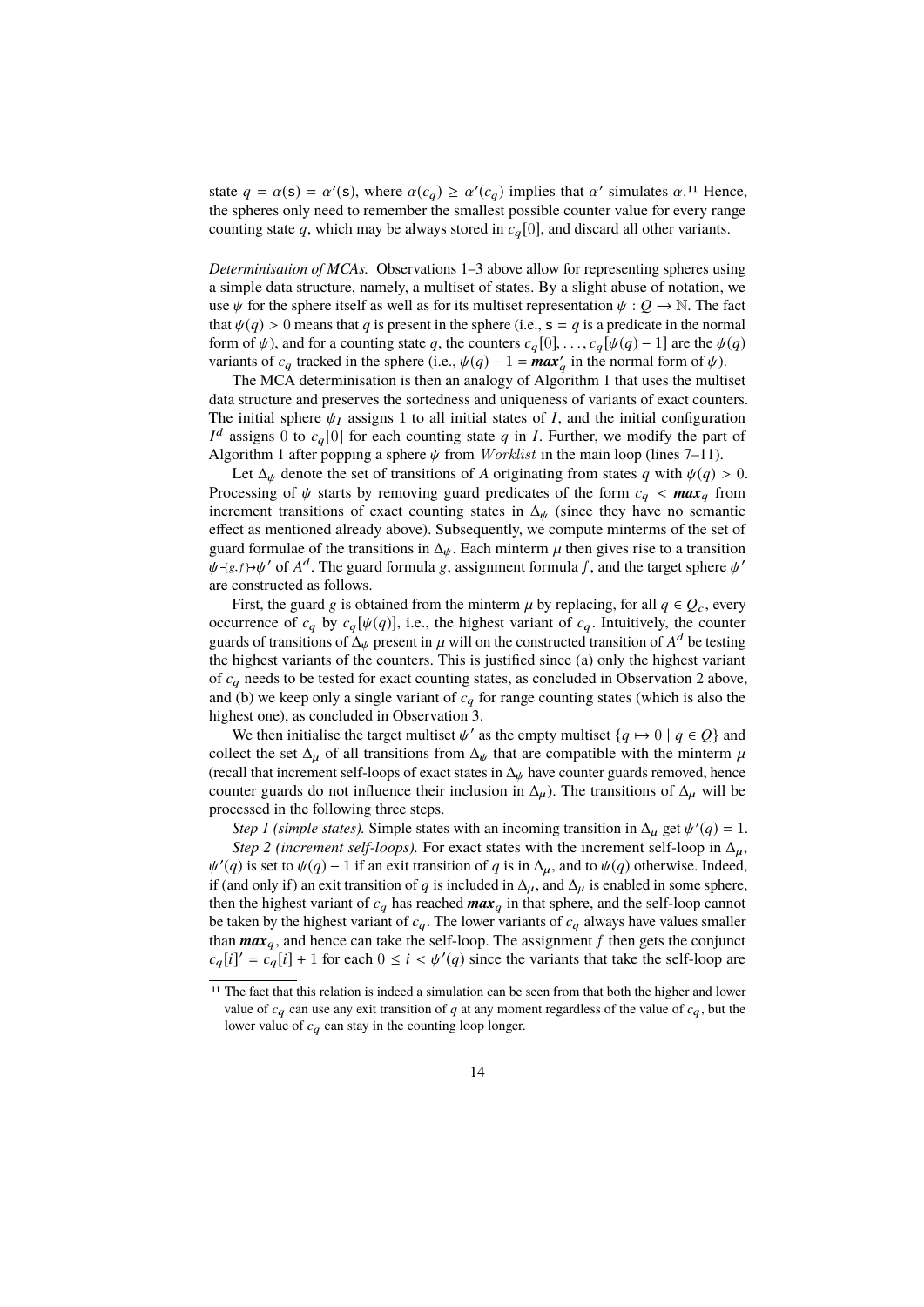incremented. For range states with the increment self-loop in  $\Delta_{\mu}$ , we set  $\psi'(q)$  to 1, and  $c$  [0]'  $-c$  [0] + 1 is added to f (only one variant is remembered)  $c_q[0]' = c_q[0] + 1$  is added to f (only one variant is remembered).

*Step 3 (entry transitions).* For each counting state *q* with an entry transition in  $\Delta_{\mu}$ , is added to f. If the new value of  $\psi'(q)$  exceeds  $max_q + 1$ , then the whole transition<br>generated from u is discarded since c. cannot have more than  $max_t + 1$  distinct values  $(q)$  is incremented by 1 and the assignment  $c_q[0]' = 0$  of the fresh variant of  $c_q$ generated from  $\mu$  is discarded, since  $c_q$  cannot have more than  $max_q + 1$  distinct values. Otherwise, if  $q$  is an exact counting state, then  $f$  is updated to preserve the invariant of sorted and unique values of *c*q: the increments of older variants of *c*<sup>q</sup> are *right-shifted* to make space for the fresh variant, meaning that each conjunct  $c_q[i]' = c_q[i] + 1$  in *f* is replaced by  $c_q[i+1]' = c_q[i]+1$ . If  $q \in Q_r$ , then if the assignment  $c_q[0]' = c_q[0]+1$  is present in  $f$ , it is removed (as the fresh variant has the smallest value 0).

*Example 6.* Determinising the CA from Fig. 1 using the algorithm described in this section would result in the DCA shown in Fig. 2.  $\Box$ 

The monadic determinisation has a much lower worst-case complexity than the general algorithm. Importantly, the number of states depends on  $max_A$  only polynomially, which is a major difference from the exponential bounds of the naïve determinisation and our general construction.

**Theorem 2.** The specialised monadic CA determinisation constructs a DCA with  $|Q^d|$   $\leq$  $(\max_A + 1)^{|Q|}$  *and*  $|\Delta^d| \leq |\Sigma| \cdot (4 \cdot (\max_A + 1))^{|Q|}$ .

*Proof (idea).* The bound on the number of states is given by the number of functions  $Q \rightarrow \{0, \ldots, \text{max}_A\}$ . The bound on the number of transitions is given by the fact, that if a sphere multiset maps a state  $q$  to  $n$ , then the successors of the sphere can map  $q$ to 0 (when *q* is not a successor),  $n - 1$ , *n*, or  $n + 1$ . Therefore, for every symbol from  $\Sigma$ and every macrostate from at most  $(max_A + 1)^{|Q|}$  many of them, there are at most  $4^{|Q|}$ successors, and  $|\Sigma| \cdot (max_A + 1)^{|Q|} \cdot 4^{|Q|} = (4 \cdot (max_A + 1))^{|Q|}$ .

# **5 Experimental Evaluation**

The main purpose of our experimentation was to compare the proposed approach with the naïve determinisation and confirm that our method produces significantly smaller automata and mitigates the risk of the state space explosion causing a complete failure of determinisation (and the implied impossibility to use the desired deterministic automaton for the intended application, such as pattern matching). To this end, we extended the Microsoft's Automata library [18] with a prototype support for CAs, implemented the algorithm from Section 4 (denoted **Counting** in the following), and compared it to the standard determinisation already present in the library (denoted as **DFA**). For the evaluation, we collected 2,361 regexes from a wide range of applications—namely, those used in network intrusion detection systems (Snort [17]: 741 regexes, Yang [29]: 228 regexes, Bro [21]: 417 regexes, HomeBrewed [28]: 55 regexes), the Microsoft's security leak scanning system (Industrial: 17 regexes), the Sagan log analysis engine (Sagan [26]: 14 regexes), and the pattern matching rules from  $\text{RegExLib}$  ( $\text{RegExLib}$  [20]: 889 regexes). We only selected regexes that contain an occurrence of the counting operator, and from these, we selected only monadic ones (there were over 95 % of them, confirming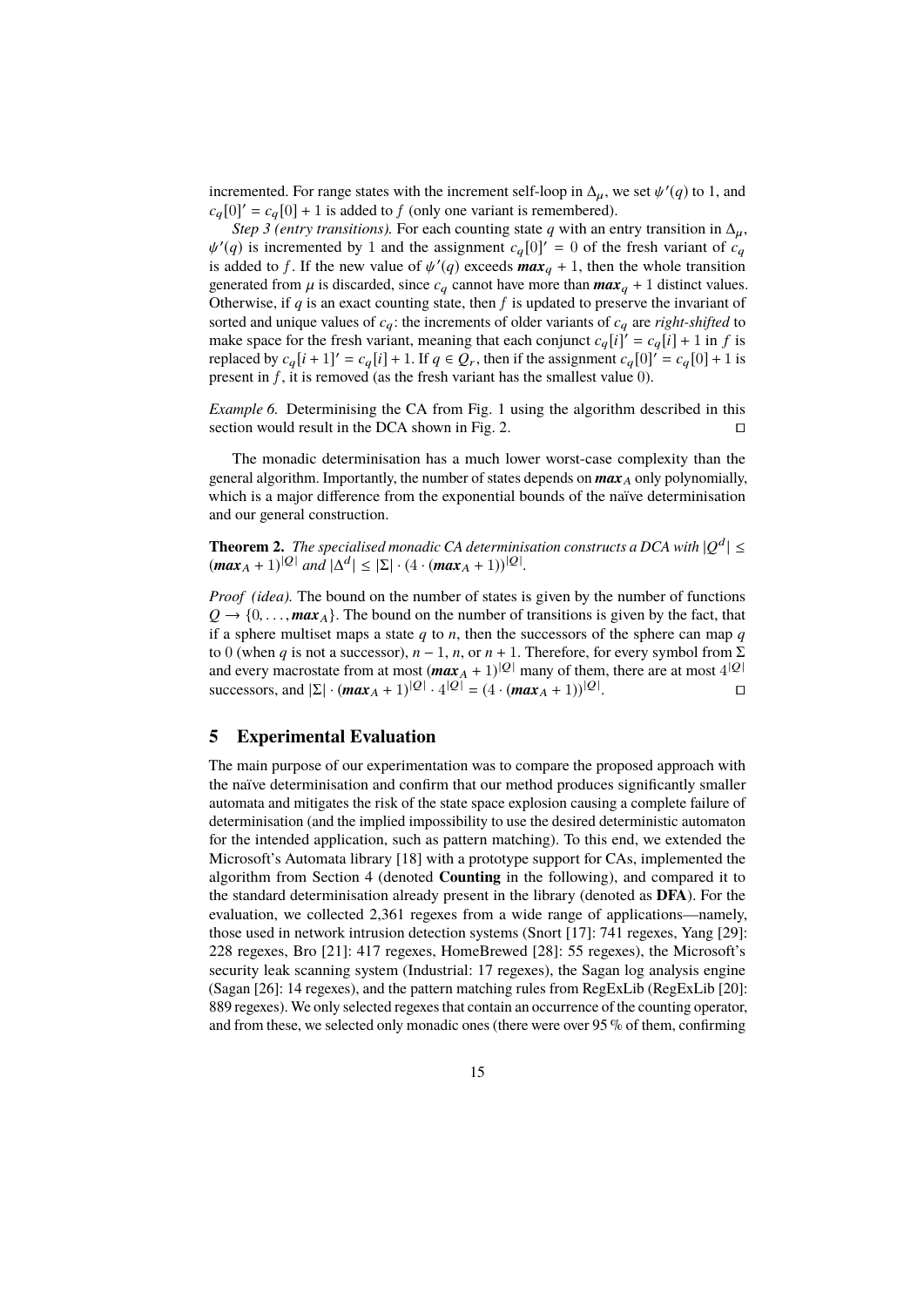the fragment's importance). All benchmarks were run on a Xeon E5-2620v2@2.4GHz CPU with 32 GiB RAM with a timeout of 1 min (we take the mean time of 10 runs). In the following, we use  $\mu$ , *m*, and  $\sigma$  to denote the statistical indicators mean, median, and standard deviation, respectively. All times are reported in milliseconds.

The number of timeouts was 110 for **Counting**, and 238 for **DFA**. The two methods were to some degree complementary, there were only 62 cases in which both timed out. This confirms that our algorithm indeed mitigates the risk of failure due to state space explosion in determinisation. The remaining comparisons are done only with respect to benchmarks for which neither of the methods timed out.

In Fig. 3, we compare the running times of the conversion of an NFA for a given regex to a DFA (the **DFA** axis) and the determinisation of the CA for the same regex (the **Counting** axis). If we exclude the easy cases where both approaches finished within 1 ms, we can see that **Counting** is almost always

better than **DFA**. Note that the axes are logarithmic, so the advantage of **Counting** over **DFA** grows exponentially wrt the distance of the data point from the diagonal. The statistical indicators for the running times are  $\mu = 110$ ,  $m = 0.17$ ,  $\sigma = 1$ , 177 for **DFA** and  $\mu = 0.23$ ,  $m = 0.13$ ,  $\sigma = 0.09$  for **Counting**.

In Fig. 4, we compare the number of states of the results of the determinisation algorithms (DCA for **Counting** and DFA for **DFA**). Also here, **Counting** significantly dominates **DFA**. The statistical indicators for the numbers of states are  $\mu = 4, 543, m = 41$ ,  $\sigma = 57, 543$  for **DFA** and  $\mu = 241$ ,  $m = 13$ ,  $\sigma = 800$ for **Counting**. To better evaluate the conciseness of using DCAs, we further selected 184 benchmarks that suffered from state explosion during determinisation (our criterion for the selection was that the number of states increased at least ten-fold in **DFA**) and explored how the CA model can be used to mitigate the explosion. Fig. 5 shows histograms of how DCAs were more compact than DFAs and also



**Fig. 3.** Comparison of running times given in ms (the axes are logarithmic).



**Fig. 4.** Comparison of numbers of states (the axes are logarithmic).

how much the number of counters rose during the determinisation. From the histograms, we can see that there are indeed many cases where the use of DCAs allows one to use a significantly more compact representation, in some cases by the factor of hundreds, thousands, or even tens of thousands. Furthermore, the other histogram shows that, in many cases, no blow-up in the number of counters happened; though there are also cases where the number of counters increased by the factor of hundreds.

In terms of numbers of transitions, the methods compare similarly as for numbers of states, as shown in Fig. 6. We obtained  $\mu = 14, 282, m = 77, \sigma = 213, 406$  for **DFA** and  $\mu = 2,398$ ,  $m = 23$ ,  $\sigma = 8,475$  for **Counting**. (We emphasize the number of states over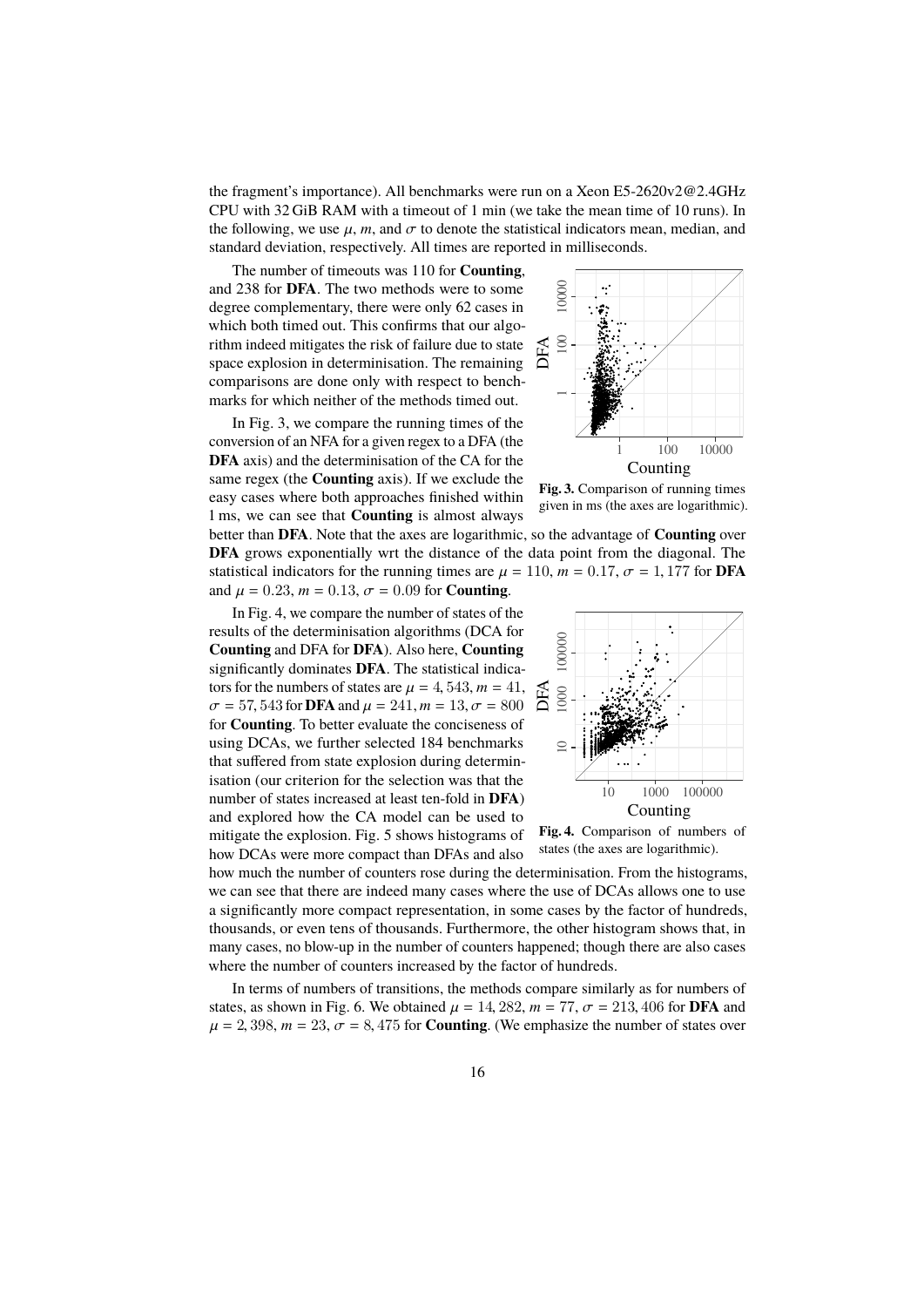

**Fig. 5.** Histograms of (a) the ratio of the number of states of a DFA and of the corresponding DCA (i.e., a bar at value  $x$  of a height  $h$  denotes that the size of the DCA was  $h$  times around  $x$  times smaller than the size of the corresponding DFA) and (b) the ratio of the number of counters used by a CA after and before determinisation. Note that the *x*-axes are logarithmic in both cases.

the number of transitions in our comparisons since the performance and complexity of automata algorithms is usually more sensitive to the number of states, and large numbers of transitions are amenable for efficient symbolic representations [12, 6, 16].)

Benefits of the **Counting** method were the most substantial on the Industrial dataset. For the regex ".\*A[^AB]{0,800}C[D-G]{43,53}DFG[^D-H]" (which was obtained from the real one, which is confidential, by substituting the used character classes by characters A–H), the obtained DFA contains 200,132 states, while the DCA contains only 12 states (and 2 counters), which is 16,667 times less. When minimised, the DFA still has 65,193 states. There were other regexes where **Counting** achieved a great reduction, in total two regexes had a reduction of over 10,000, three more regexes had a reduction of over 1,000, and 45 more had a reduction of over 100.



**Fig. 6.**Comparison of numbers of transitions (the axes are logarithmic).

Additionally, we also compared our approach against the naïve determinisation followed by the standard minimisation. Due to the space restrictions and since minimisation is not relevant to our primary target (preventing failure due to state space explosion during determinisation), we present the results only briefly. Minimisation increased the running times of **DFA** by about one half ( $\mu = 150$ ,  $m = 0.35$ ,  $\sigma = 1,582$  for the running times of **DFA** followed by minimisation). The minimal DFAs were on average about ten times smaller than the original DFAs, and about ten times larger than our DCAs ( $\mu = 385$ ,  $m = 29$ ,  $\sigma = 4$ , 195 for the numbers of states of the minimal DFAs).

# **6 Related Work**

Our notion of CAs is close to the definition of FACs in [13], but our CAs are more general, by allowing input predicates and more complex counter updates. Also *R*-automata [1]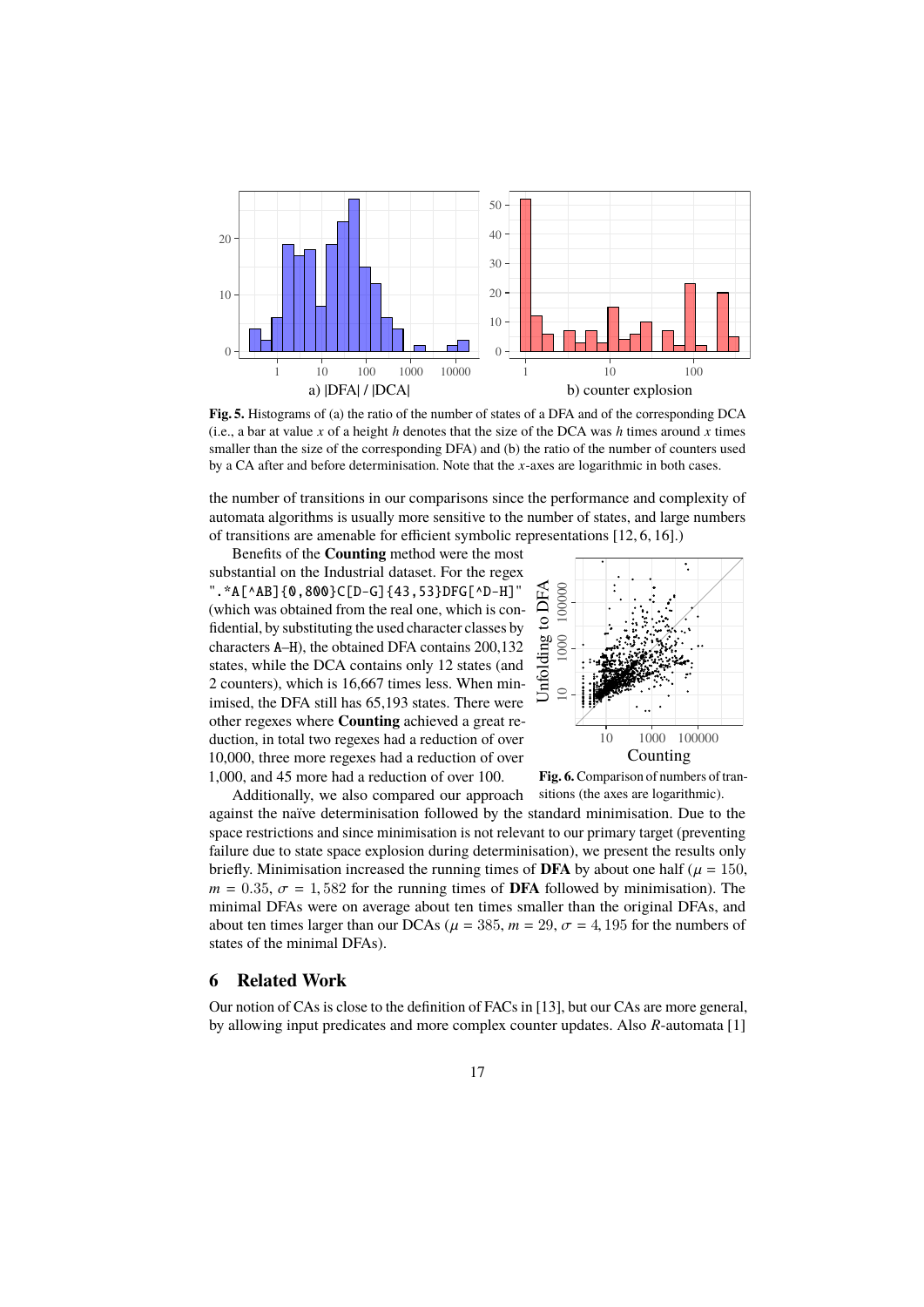are related but somewhat orthogonal to CAs because counters in *R*-automata do not need to have upper bounds and cannot be tested or compared. Counter systems are also related to CAs but allow more general operations over counters through Presburger formulas [2]. CAs can also be seen as a special case of extended finite state machines or EFSMs [5, 22, 24, 25], but these already go beyond regular languages.

Extended FAs (XFAs) augment classical automata with so-called scratch memory of bits and bit-instructions [23, 24], which can represent counters and also reduce nondeterminism. Regexes are compiled into deterministic XFAs by first using an extended version of Thompson's algorithm [27], then determinised through an extended version of the classical powerset construction, and finally minimised. Although a small XFA may exist, the determinisation algorithm incurs an intermediate exponential blowup of search space for inputs such as  $\cdot$  \*a. { $k$ } (cf. [23, Section 6.2]), i.e., the regex from our running example, and handling of such cases remained an open problem.

Regular expressions with counters are also discussed in [13, 15, 8]. The automata with counters used in [13], called FACs, correspond closely, apart from our symbolic character predicates and transition representation, to the class of CAs considered in our work. A central result in [13] is that for *counter-1-unambiguous* regexes, the translation algorithm yields deterministic FACs and that checking determinism of FACs can be done in polynomial time. There are also works on regular expressions with counting that translate deterministic regexes to CAs and work with different notions of determinism [9, 4]. The related work in [14] studies membership in regexes with counting. None of these papers addresses the problem of determinising nondeterministic CAs.

# **7 Future Directions**

Among future directions, we will consider optimisations of the current algorithm by means of avoiding construction of unreachable parts of DCAs or by finding efficient data structures, generalising the techniques used for monadic CAs to a larger class of CAs, and building a competitive pattern matching engine around the current algorithm. Since we believe that CAs have a lot of potential as a general succinct automata representation, we will work towards filling in efficient CA counterparts of standard automata algorithms, such as Boolean operations, minimisation, or emptiness test, that could also be used in other applications than pattern matching, such as verification and decision procedures of logics.

#### **References**

- 1. Abdulla, P.A., Krčál, P., Yi, W.: R-Automata. In: Proc. of CONCUR'08. LNCS, vol. 5201. Springer (2008)
- 2. Bardin, S., Finkel, A., Leroux, J., Petrucci, L.: FAST: Acceleration from Theory to Practice. STTT **10**(5) (2008)
- 3. Börklund, E., Martens, W., Timm, T.: Efficient Incremental Evaluation of Succinct Regular Expressions. In: Proc. of CIKM'15. ACM (2015)
- 4. Chen, H., Lu, P.: Checking Determinism of Regular Expressions with Counting. Information and Computation **241** (2015)
- 5. Cheng, K., Krishnakumar, A.S.: Automatic Functional Test Generation Using the Extended Finite State Machine Model. In: Proc. of DAC'93. ACM Press (1993)